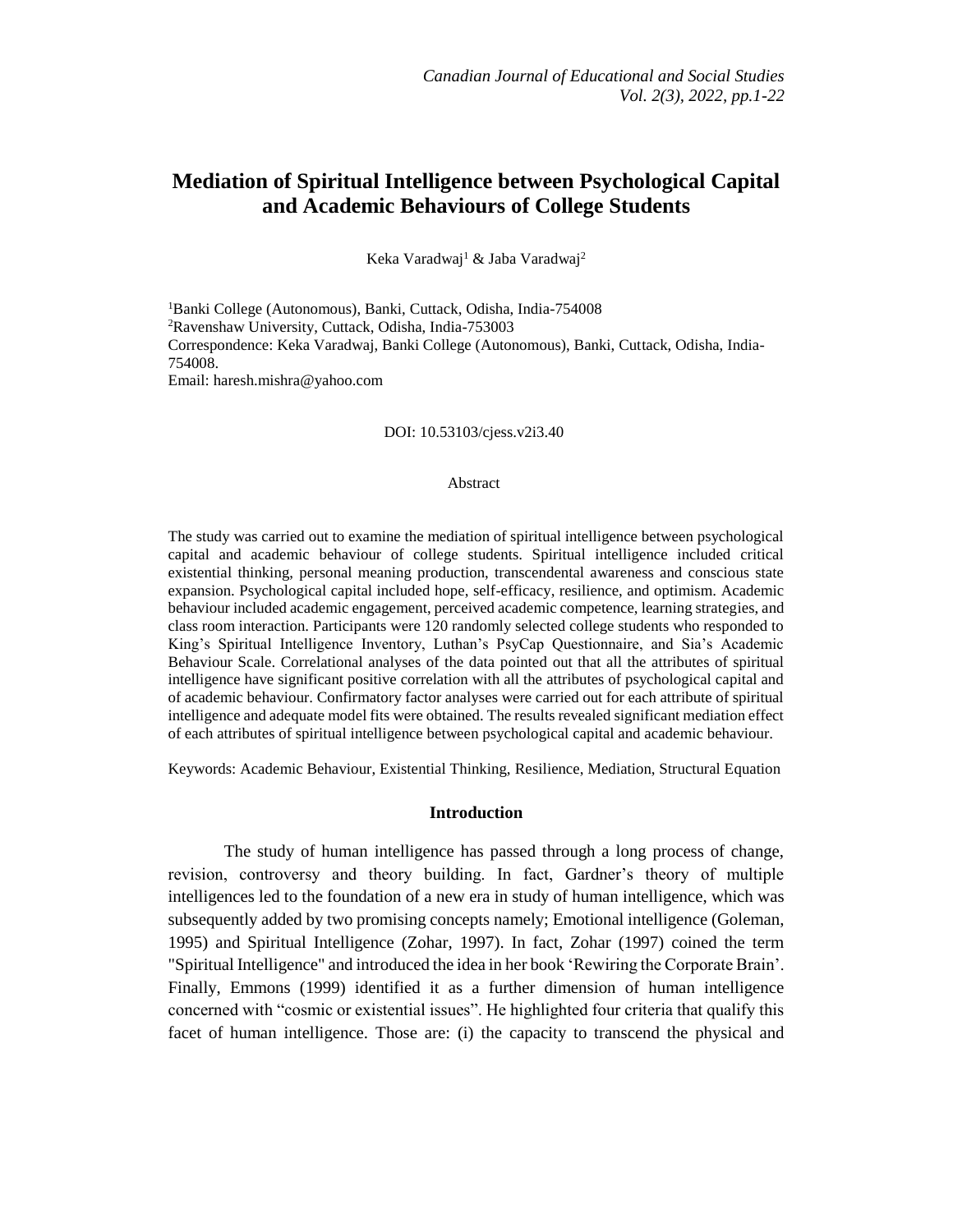material; (ii) the ability to experience heightened states of consciousness; (iii) the ability to sanctify everyday experience; and (iv) the ability to utilize spiritual resources to solve problems.

Arising from the notions of Emmons, Zohar and Marshall (2004) defined spiritual intelligence as "an ability to access higher meanings, values, abiding purposes, and unconscious aspects of the self and to embed these meanings, values and purposes in living a richer and more creative life". They claimed that Spiritual Quotient (SQ) is our ultimate intelligence and is the necessary foundation for the effective functioning of IQ and EQ (Zohar & Marshall, 2000). Developing and using IQ, EQ, and SQ leads us to different abilities and skills to deal with everyday situations and problems. IQ allows us to think rationally, which helps in our everyday problem solving and goal attainment. This is the ability to generate a rich set of alternatives and utilize an appropriate algorithm to select the best one to solve a problem. EQ is manifested in trust, empathy, self-awareness, and self-control, and is the ability to respond appropriately to the emotions of self and others. EQ allows us to judge our situation and then behave appropriately within it; i.e., working within the boundaries of the situation and allowing the situation to guide us. On the other hand, SQ amplifies and integrates IQ and EQ. It allows us to be present in the moment free from anger, resentment, worry, and fear. Based on a number of cross-cultural researches, Zohar (2000) identified 12 principles of Spiritual Intelligence.

# **Spiritual Intelligence**

Zohar (2000) derived these principles from the qualities that define complex adaptive systems in human beings. According to him, complex adaptive systems create order out of chaos. They are holistic, emergent, and respond creatively to environmental challenges. Spiritual Intelligence being a complex adaptive system, balances the experiences with discipline and responsibility. The SQ principles, underpinned by vision, purpose, meaning, and values, facilitate everyday problem solving and goal attainment. In his article, "Spiritual intelligence: A new paradigm for collaborative action", Zohar (1997) identified three forms of human capital; the material capital, social capital and the spiritual capital. He observed that growth of material capital among people is related to IQ, the Rational Intelligence, which is controlling 'What I think?' and having a direct connection with the material prosperity. The social capital is the EQ or the Emotional Intelligence of people, which decides as to what they feel and is fundamental for the existence of harmony in the society. Even more fundamental than social capital is spiritual capital, which reflects what an individual exists for, believes in, aspires to, and takes responsibility. Spiritual intelligence, which involves discovering for everybody, 'What I am?' is the source of spiritual capital of the society.

The following are Zohar's description of the 12 principles of spiritual intelligence.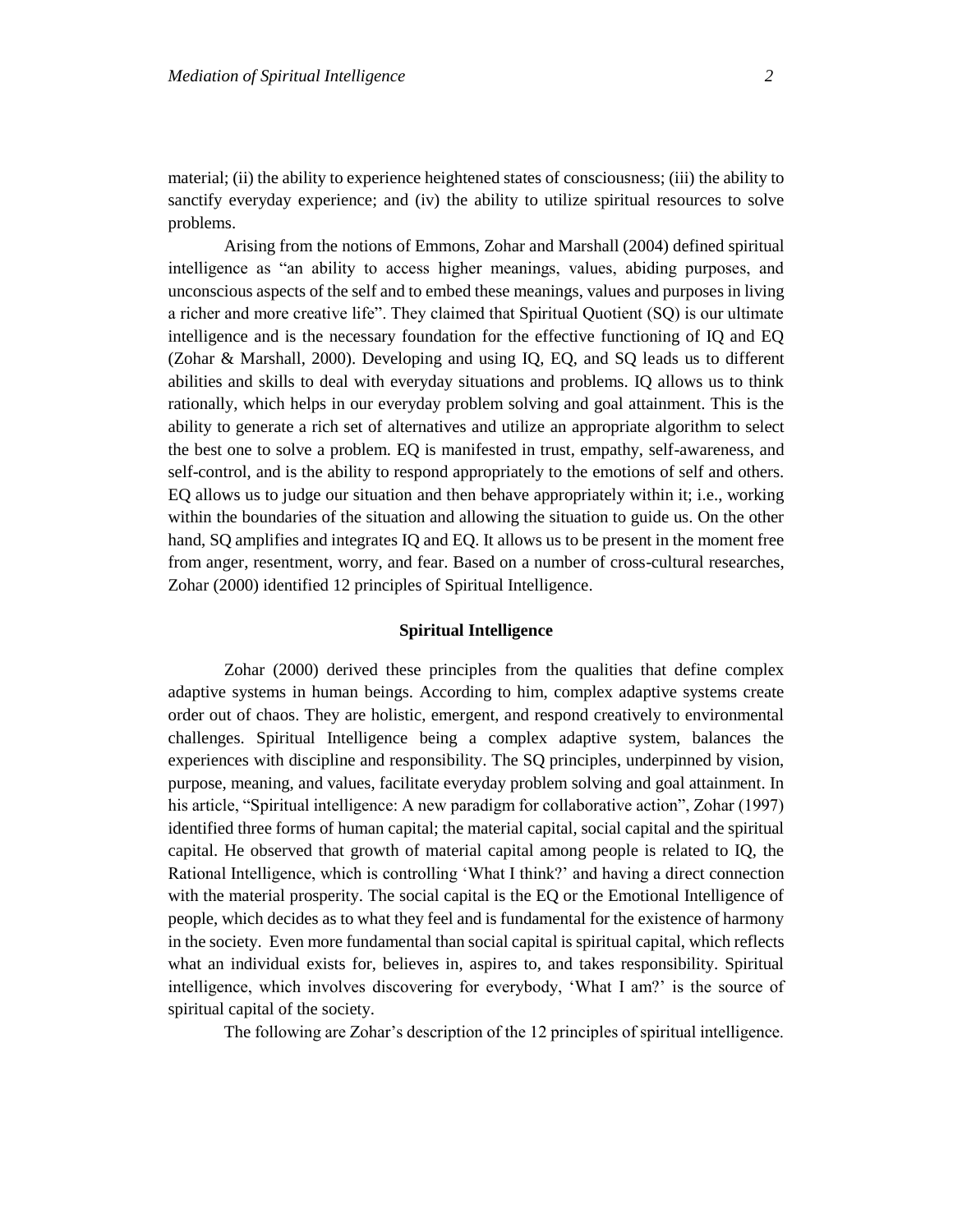#### Zohar's Principles of Spiritual Intelligence

| Self-<br>Awareness | Spontaneity | Being Vision<br>and Value-<br>Led | Holism     | Compassion   | Celebration of<br>Diversity |
|--------------------|-------------|-----------------------------------|------------|--------------|-----------------------------|
| Field              | Humility    | "Why?"                            | Ability to | Positive Use | Sense of                    |
| Independence       |             | Questions                         | Reframe    | of Adversity | Vocation                    |

- 1. Self-Awareness: Knowing what I value, and what deeply motivates me
- 2. Spontaneity: Living in and being responsive to the moment
- 3. Being Vision: and Value-Led: Living on principles and deep beliefs
- 4. Holism: Seeing larger patterns, relationships, and connections
- 5. Compassion: Having the quality of "feeling-with" and deep empathy
- 6. Celebration of Diversity: Valuing other people for their differences, not despite them
- 7. Field Independence: Standing against the crowd and having one's own convictions
- 8. Humility: Having the sense of being a player in a larger drama, and of one's true place
- 9. Tendency to ask "Why?" Questions: To understand things getting to the bottom of them
- 10. Ability to Reframe: Standing back from a problem and seeing problems in a wider context
- 11. Positive use of Adversity: Learning and growing from mistakes, setbacks, and sufferings
- 12. Sense of Vocation: Feeling called upon to serve, and to give something back

Otherwise, Emmons (2000) who pioneered in the field spiritual intelligence described it as "the adaptive use of information to facilitate everyday problem solving and goal attainment." Emmons, based on a factor analytic study of Zohar's principles, proposed the following four components of spiritual intelligence as (i) the capacity to transcend the physical and material; (ii) the ability to experience heightened states of consciousness; (iii) the ability to sanctify everyday experience; and (iv) the ability to utilize spiritual resources to solve problems. Subsequently, responding to the Emmon's components, Wigglesworth (2012) proposed a quadrant model of spiritual intelligence, which explained 21 human virtues in the four quadrants.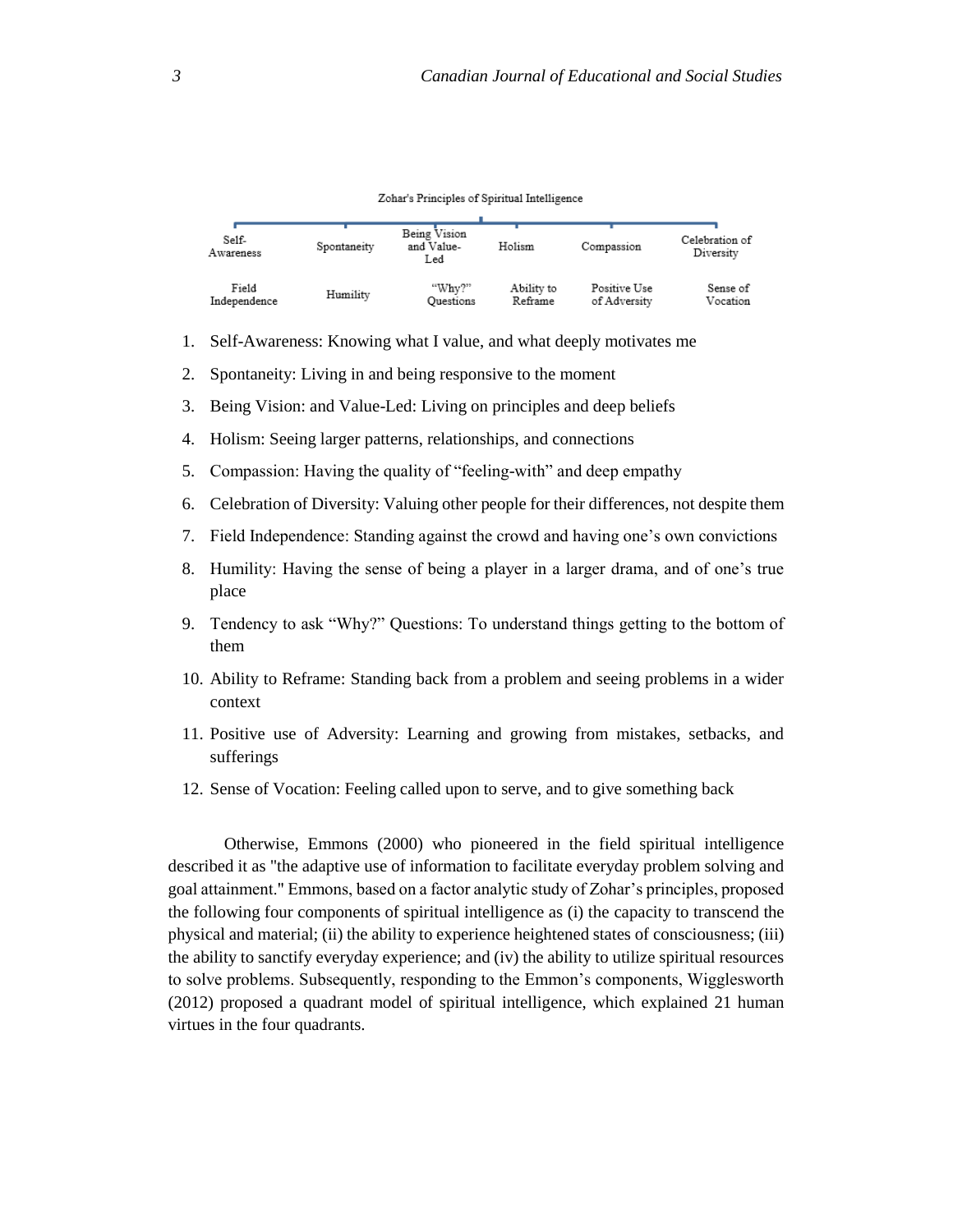|                                  |    | Self / Self focused            |    | Other Focused                       |
|----------------------------------|----|--------------------------------|----|-------------------------------------|
|                                  |    | Higher Self/ego self-Awareness |    | Universal awareness                 |
|                                  | 1. | Aware of own world view        | 1. | Aware interconnectedness            |
|                                  | 2. | Aware of life purpose          | 2. | Aware of other world views          |
| world                            | 3. | Aware of values hierarchy      | 3. | Breadth of time perception          |
| What You See-Inner               | 4. | Complexity of thought          | 4. | Aware of perception limits          |
|                                  | 5. | Aware of ego and higher        | 5. | Aware of Spiritual laws             |
|                                  |    | self                           | 6. | Experience of oneness               |
|                                  |    | Higher Self/ego self-Mastery   |    | Spiritual presence (social Mastery) |
| see-                             | 1. | Commitment<br>Spirit,<br>to    | 1. | Wise teacher of spirit              |
| What other people<br>Outer world |    | Growth                         | 2. | Wise change agent                   |
|                                  | 2. | Keeping spirit in charge       | 3. | Compassionate/wise decisions        |
|                                  | 3. | Living purpose and values      | 4. | Calming healing presence            |
|                                  | 4. | Sustaining faith               | 5. | Align ebb and flow of life          |
|                                  | 5. | Seeking guidance               |    |                                     |
|                                  |    | Calm & Peaceful at all times   |    | Compassionate & wise action         |

Cindy's Four Quadrants of Spiritual Intelligence

However, considering the issues and debates in prior research, particularly in respect of scientific evaluation of the constructs, King & Decicco (2009) summarized the above models of spiritual intelligence, and not only proposed a precise four-factor model but also developed SSRI-24, a reliable measure of spiritual intelligence. Therefore, the present research used the King's model to measure the spiritual intelligence of college students. In the present research, it is proposed to examine the direct effect of spiritual intelligence on the academic behavior of college students, and also its mediating function in enhancing the positive academic behavior among college students through their psychological capital. Hence, following are the elaboration of constructs relating to King's four factors of spiritual intelligence, Luthan and Youssef's (2004) four attributes of psychological capital and Sia's concept of academic behavior.

#### Spiritual Intelligence



Critical existential thinking: Critical existential thinking is the capacity to contemplate the nature of existence, reality, the universe, space, time, and other existential/metaphysical issues. It is also the capacity to contemplate non-existential issues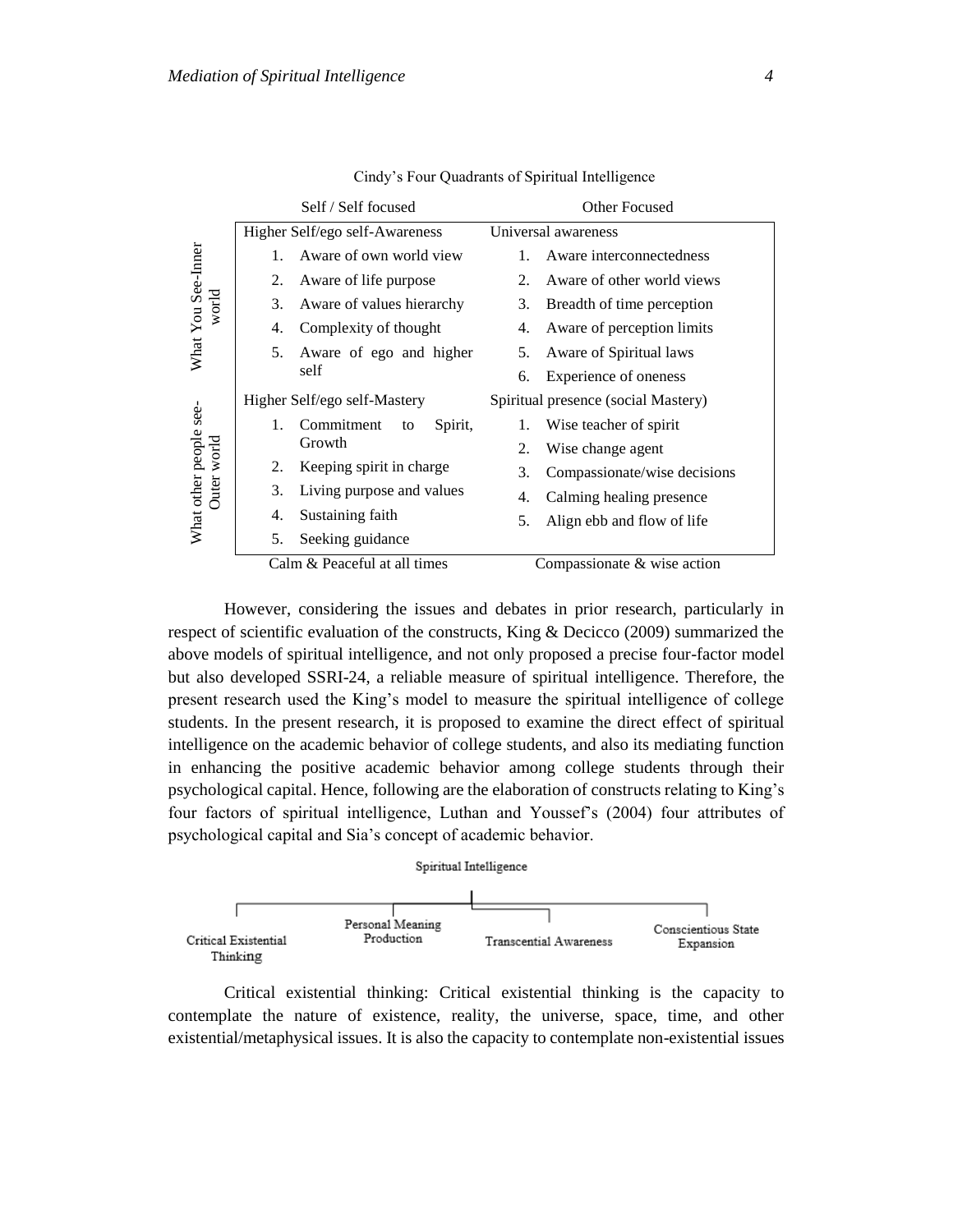in relation to one's existence (i.e., from an existential perspective).

Personal meaning production: Personal meaning production is the ability to derive personal meaning and purpose from all physical and mental experiences, including the capacity to create and master a life purpose.

Transcendental awareness: Transcendental awareness is the capacity to identify transcendent dimensions/patterns of the self (i.e., a transpersonal or transcendent self), of others, and of the physical world (e.g., non-materialism) during normal states of consciousness, accompanied by the capacity to identify their relationship to one's self and with the physical world.

Conscious state expansion: Conscious state expansion is the ability to enter and exit higher states of consciousness (e.g. pure consciousness, cosmic consciousness, unity, and oneness) and other states of trans at one's own discretion as in deep contemplation, meditation, and prayer etc.

# **Psychological Capital**

Psychological capital refers to a set of resources a person can use to improve his performance in different spheres of life. Luthans and Youssef (2004) identified four psychological resources such as hope, self-efficacy, resilience, and optimism as dimensions of psychological capital following different inclusion criteria. The main feature of these dimensions is that these are state-like and open to development. The following are some descriptions of each of the dimensions.

Hope: Hope, an important component of psychological capital (PsyCap) is related to the physical and mental health of people and is the ability to deal with trouble and distress (Curry et al., 1997; Snyder et al., 1991). According to Peterson and Byron (2008), hope is positively associated with performance, leadership, commitment, satisfaction, and happiness. Harvey et al., (2009) found that hope comprised of three components such as power, goals, and path. It provides a realism and challenge to achieve the goals (Malone, 2010). Hope is the ability to determine, illuminate and follow the best way to success. People with high levels of hope have the capacity to deal with all the situations. Luthans et al. (2008) argued that hopeful individuals have high energy to identify the goal and develop alternative pathways to attain these goals. They also found that hopeful people are considered independent thinkers. When all the ways are blocked, hopeful and dedicated individuals like to take risks and find different alternative pathways to success (Snyder, 1994; Snyder, 2002).

Self-efficacy: Self-efficacy is an individual's belief in his or her innate ability to achieve goals. Albert Bandura (1977) defined it as a personal judgment of, "how well one can execute courses of action required to deal with prospective situations". Selfefficacy beliefs determine how people feel, think, motivate themselves and behave. The sources of self-efficacy according to Goleman (1998) are mastery experiences, vicarious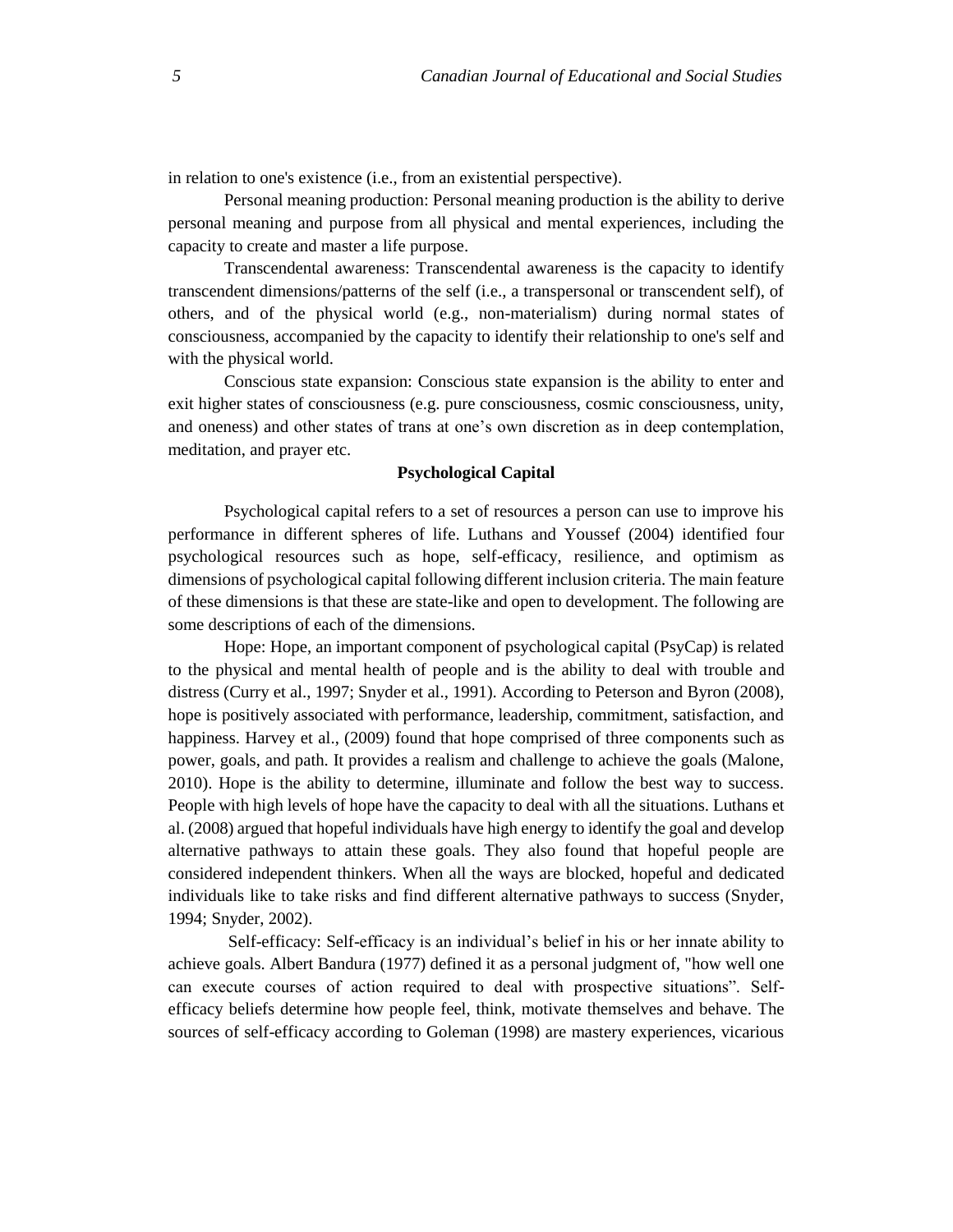experiences, verbal persuasion, emotional and physiological states and imaginal experiences. The individual's development of self-efficacy beliefs has its roots in early contingency experiences, in the use of degrees of freedom, and in the experience of success and failure depending on appropriate causal attributions (Luthans & Youssef, 2004). These basic experiences also hint at the most effective educational approaches.

Resilience: Third important component of psychological capital is resilience. According to Luthans (2002) resilience is the capability of the individuals to strike back from uncertainty and failure. Masten and Wright (2010) referred to resilience as the process of positive arrangement and modification in difficult and tough environment. Individuals with high resilience have the ability to take risk and overcome the risk (Masten  $\&$  Reed, 2002). They are optimistic, humorous, curious and energetic towards life (Wolin & Wolin, 1993; Masten, 1994). These individuals are innovative, like new experiences and use creative exploration. Kappagoda et al. (2014a) characterized resilience as "a positive force that might be utilized to counter the negative events by adding the extreme positive events". Enzi and Ibrahim (2012) stated the three basis of resilience as (Cs): connectedness, coherence, and control.

Optimism: Seligman (1998) originates the theory of optimism, as a positive organizational behaviour (POB). Optimism is characterized as making stable, global and internal attribution towards achievement of goals. According to Seligman (1998), optimists are those who anticipate that positive things will happen in life, and pessimists think about the negative things in life. Optimists are self-assured persons who think that positive and constructive events and occasions happen as consequence of their own behaviour and practices. Optimism as an activity is related to achieve the target by self-regulation. Therefore, optimist has a sense that positivity comes in reaction to their own behaviour and actions (Avey et al., 2010). Seligman (1998) stated that the individuals who have positive attitude towards incidents, an internal stability, global attribution and inward steadiness are optimists. Totterdell et al., (2006) found that the characteristics of stress are positively mediated by the optimism. Sarwar et al. (2017) found that a broad conviction of optimism is that good and pleasant events occur more than bad events in life.

# **Academic Behaviour**

There are many kinds behaviour of students such as active, ambitious, cautious, conscientious, creative, curious, logical etc., which are necessary for their academic success. These behaviours are referred to as their academic behaviours. Sia (2012) undertaking a factor analytic study identified five factors about the academic attitude and behaviours of students and developed a scale for the measurement of these factors. He named the identified factors as: (i) engagement attitude and behaviour, (ii) perceived academic competence, (iii) perception of teachers and teaching, (iv) use of active learning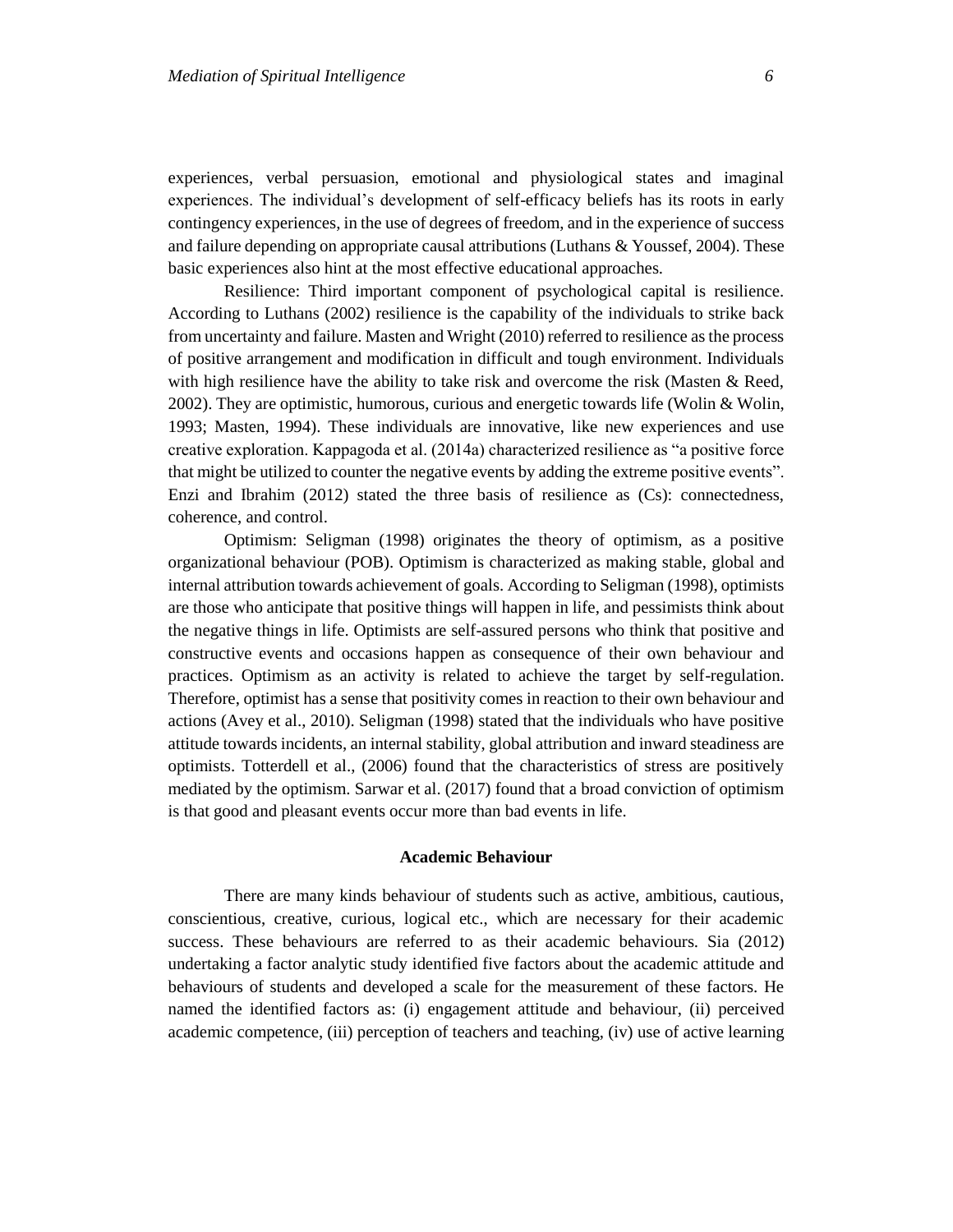strategies, and (v) student-student interaction. The following are the descriptions of the factors.

Engagement attitude and behaviour: It is an indicator, which combines academic identification and participation. It involves the student's preparedness for the class, interest in the subject matter, discipline and hard work in the study, and involvement in the activities of the classes.

Perceived academic competence: It refers to the student's judgement about his or her academic abilities, confidence in performance, and knowledge of result, information about academic skills and strategies, and appropriate estimation of his or her position among the classmates.

Perception of teachers and teaching: It refers to the student's perception about teacher's expectations of him or her, ability to get along with the teachers, positive thinking about teachers caring, impartiality, and teacher ability in teaching, and respect for the teachers.

Use of active learning strategies: It involves the student's ability in reading, writing, discussion and problem solving, which promotes his analysis, synthesis, and evaluation of class contents. It also involves his or her understanding of the strategies for preparation and performance in the examinations.

Student-student interaction: It is a vital part of classroom behaviour, which involves listening to each other's comment, discussing problems with peers, having frequent contacts with friends, and making good use of peer learning.

# **Spiritual Intelligence, Psychological Capital and Academic Behaviour**

The present research derived its concept from several prior studies examining the relationships among spiritual intelligence, psychological capital and academic behaviour of students. Some studies are reviewed below to develop the theoretical framework for the present research.

1. Studies on Psychological Capital and Academic Behaviour

Jafri (2013) compared the psychological capital between two groups of students designated as high performing and low performing groups. The measured psychological capitals were hope, self-efficacy, resilience, and optimism. The participants were two hundred forty randomly selected management students. T-test, regression analyses and Cohen's effect size test revealed that high performing students have significantly higher level of psychological capital in each of its attributes compared to low performing students. The results of regression analyses revealed that each attribute of PsyCap significantly predicted academic performance of the students.

Vanno et al. (2014) examined the relationship of the four psychological capitals such as hope, self-efficacy, optimism, and resilience on the academic outcome of four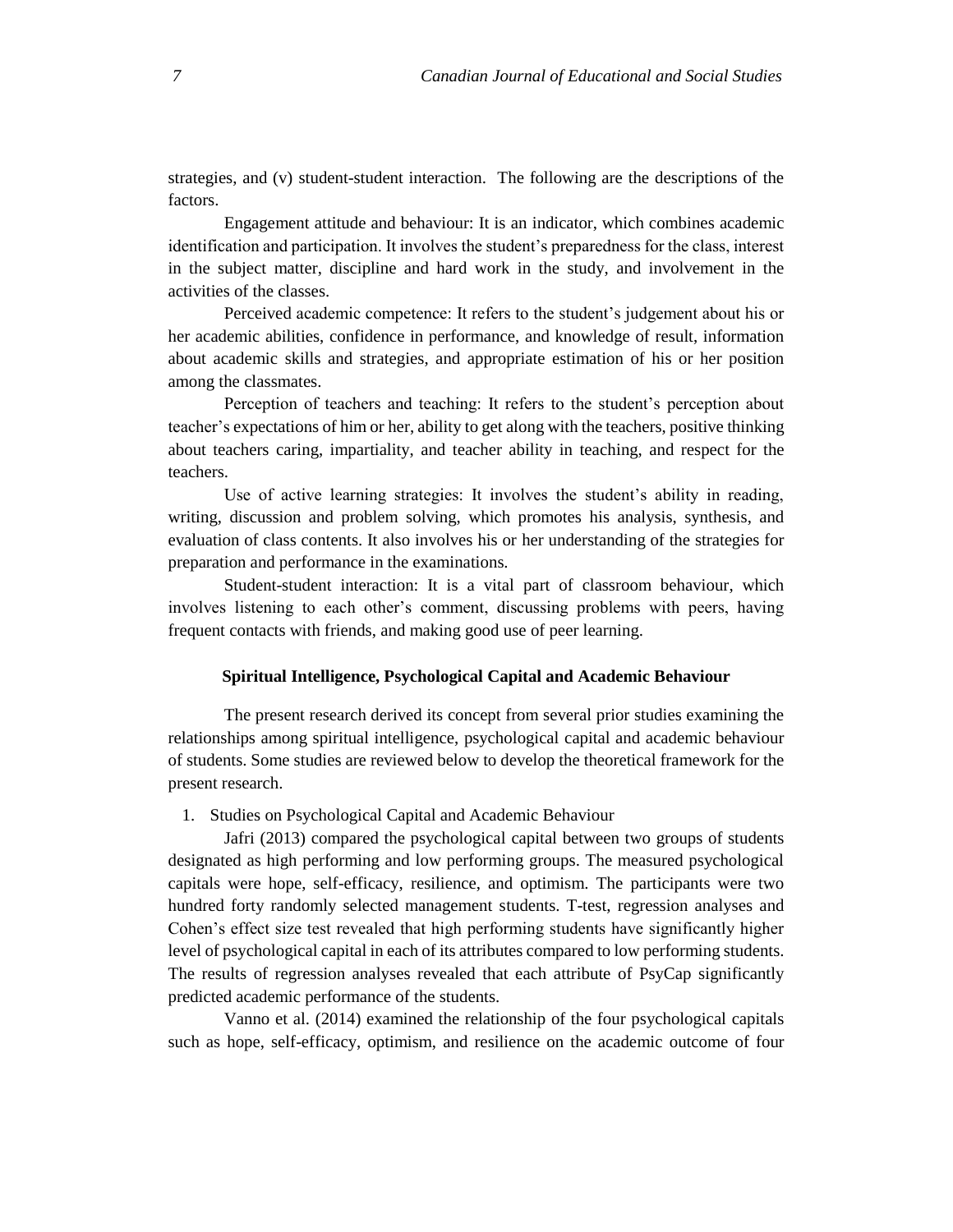hundred eighteen Thai undergraduate students. The students completed measures of individual PsyCap and reported their grade point average (GPA). Structural equation modelling was used to test the proposed relationship. The fit indices showed that the hypothesized model had an adequate fit to the data. The results showed that each of the psyCap variables has a direct positive effect on academic performance of the students.

You (2016) examined the college students' psychological capital consisting of self-efficacy, hope, optimism, and resilience related to their learning empowerment, and academic engagement. Four hundred ninety students participated in his study. Based on the results of structural equation modelling, he reported that college students' psychological capital has a significant positive relationship with their learning empowerment, and learning empowerment fully mediated the relationship between psychological capital and academic engagement.

Gong et al. (2018) examined the influence of psychological capital on students' study engagement. The participants in the study were 211 (64 men, 147 women) students from Qingdao University. From correlational analyses, they found that psychological capital has positive impact on study engagement. According to structural equation modelling, they found that positive emotions could be used as mediators between psychological capital and study engagement. They reported that high psychological capital brought more positive emotional experiences among students and improved their level of study engagement.

Martinez et al. (2019) examining the academic engagement and psychological capital resources as antecedents of academic performance of university students reported positive relationships among academic engagement, psychological capital, and academic performance. Results also supported PsyCap as a full mediator in the relationship between academic engagement and academic performance.

Jaweed et al. (2020) carried out a research project on the role of psychological capital in academic adjustment among university students. The study included five hundred eleven BBA students as participants. Using structural equation modelling, they reported that each attribute of psychological capital is a positive resource, playing a central role in students' academic adjustment.

The above studies strongly point to the fact that psychological capital is a strong source of students' academic behaviour. Not only it has direct effects on the academic behaviour of students but also it mediates other relevant academic variable to create indirect positive effect on the academic behaviour of the students.

# 2. Studies on Spiritual Intelligence and Psychological Capital

Sharma and Arif (2015) conducted a study on spiritual intelligence, self-esteem and mental well-being of adolescents. The study suggested that spiritual intelligence has a positive relationship with self-esteem and mental health status of adolescents. Spiritual intelligence leads to better ability among adolescents to solve problems, attain goals, and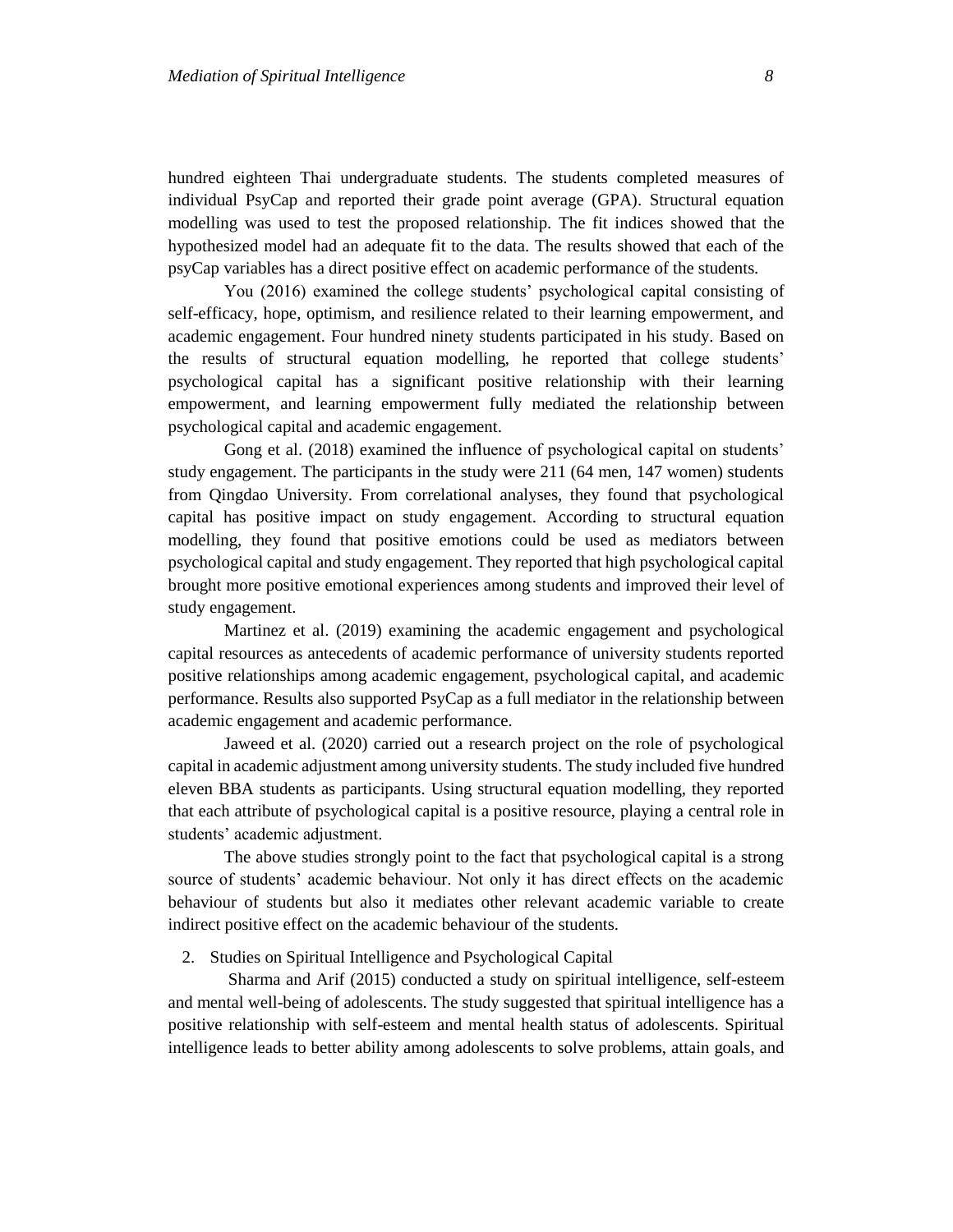improve their overall quality of life. The participants of the study were eighty students from two English medium schools in Emphal, Manipur.

Tankamani and Shahidi (2016) conducted a study on one hundred fifty university students including 89 boys and 61 girls to examine the relationship of spiritual intelligence with optimism and happiness. Using correlation and regression analyses on the total sample, they pointed out that optimism has significant correlations with personal meaning production, transcendental awareness, and conscious state expansion but not with critical existential thinking. They explained that because critical existential thinking has not adequately developed among those students, its effect could not be observed. However, the overall prediction of optimism from spiritual intelligence was significant. They have also reported similar findings with regard to the overall relationship and prediction of happiness from spiritual intelligence.

Khalajani and Farhangi (2017) conducted a study on the relationship between components of spiritual intelligence and individual identity among students. They used several inclusive constructs of spiritual intelligence. Those are consciousness (mindfulness and synthesis), grace (beauty, gratitude and joy), inner-directedness (freedom), meaning (purpose and service), existence (immanence and intuition), truth (trust, equanimity and wholeness), and transcendence (relatedness, sacredness, higher self, and egolessnees). The findings of the study showed significant correlations between the components of spiritual intelligence and identity status of the students. Finally, bases on regression analyses, they suggested a hypothetical output model governing the relationship between spiritual intelligence and identity development. The study was carried out on one hundred sixtyone graduate students.

Rahimi (2017) conducted a study to examine the relationship of spiritual intelligence and psychological capital with academic performance among the students of medical science. He had two hundred ninety-four participants in the study. The results of correlation pointed out that there is a significant positive relationship between spiritual intelligence and psychological capital. In addition, there are significant positive relationships between spiritual intelligence and academic performance, and psychological capital and academic performance. The term psychological capital in the study included self-efficacy, optimism, hope and resiliency, and spiritual intelligence included critical existential thinking, personal meaning production, transcendental awareness, and conscious state expansion.

Shamsi and Nastiezaie (2019) examined the mediating role of spiritual intelligence in the relation between social behaviour and psychological capital of graduate students. The study was carried out on 341 post-graduate students. The results revealed that the correlations between social behaviour and psychological capital, between social behaviour and spiritual intelligence, and between spiritual intelligence and psychological capital are all positive and significant. Furthermore, the direct effect of psychological capital on social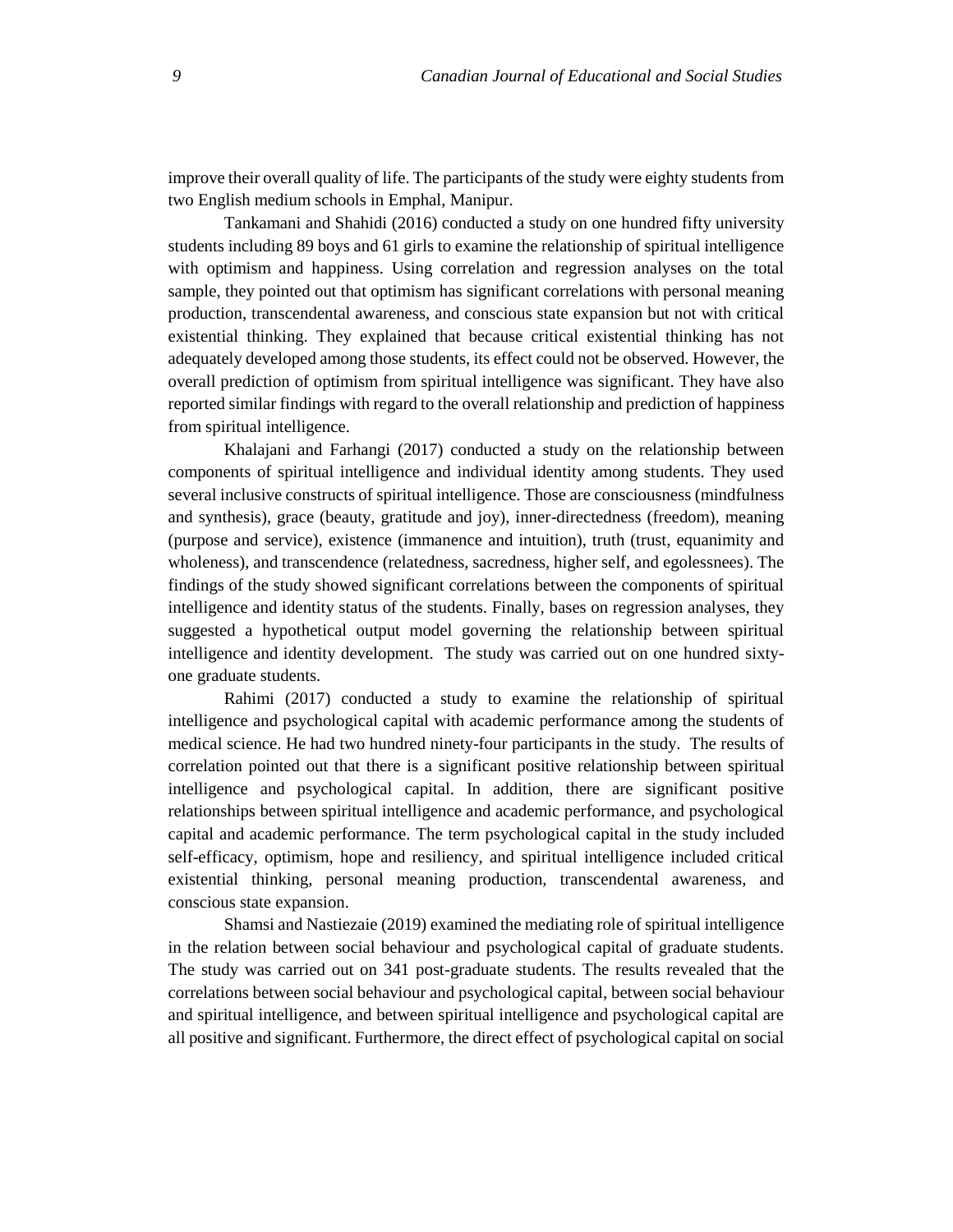behaviour, spiritual intelligence on social behaviour, and spiritual intelligence on psychological capital were all positive and significant. The indirect effect of psychological capital on social behaviour was also significant and positive with the mediating role of spiritual intelligence. The conclusion of the study was that the psychological capital of the students could be improved by focusing on the growth of spiritual intelligence.

The above studies implied strong relationship between spiritual intelligence and psychological capital and between spiritual intelligence and academic performance among students. However, the mediating functions of spiritual intelligence between psychological capital and academic behaviour of students have not been explored in any prior study. Realizing that spiritual intelligence is a very higher-level mental faculty, it is hypothesized for the present research that it could be strongly mediating between psychological and academic behaviour of the students. Hence, the theoretical model is proposed for empirical validation.

# **Objectives and Hypotheses**

The study aimed to examine: (i) the impact of the psychological capital such as hope, self-efficacy, resilience, and optimism on academic behaviours of college students; (ii) impact of the attributes of spiritual intelligence such as critical existential thinking, personal meaning production, transcendental awareness, and conscious state expansion on academic behaviours of college students, and (iii) the mediating role of each of the attributes of spiritual intelligence between psychological capital and academic behaviours of college students. Arising from the review of related literature, the following hypotheses were developed for the study.

Hypothesis 1: Psychological capital and spiritual intelligence have positive effects on the academic behaviour of college students.

Hypothesis 2: Critical existential thinking as a faculty of spiritual intelligence mediates through psychological capitals in enhancing positive academic behaviour.

Hypothesis 3: Personal meaning as a faculty of spiritual intelligence mediates through psychological capitals in enhancing positive academic behaviour.

Hypothesis 4: Transcendental awareness as a faculty of spiritual intelligence mediates through psychological capitals in enhancing positive academic behaviour.

Hypothesis 5: Conscious state expansion as a faculty of spiritual intelligence mediates through psychological capitals in enhancing positive academic behaviour.

# **Method of Study**

Participants in the study were 120 college students randomly selected from the degree classes of two rural colleges in Odisha. The sample included both boys and girls. The students' age ranged between 17 to 20 years. The academic behaviours of the students were measured by the 40-item "Students' Academic Attitude and Behaviour Rating Scale"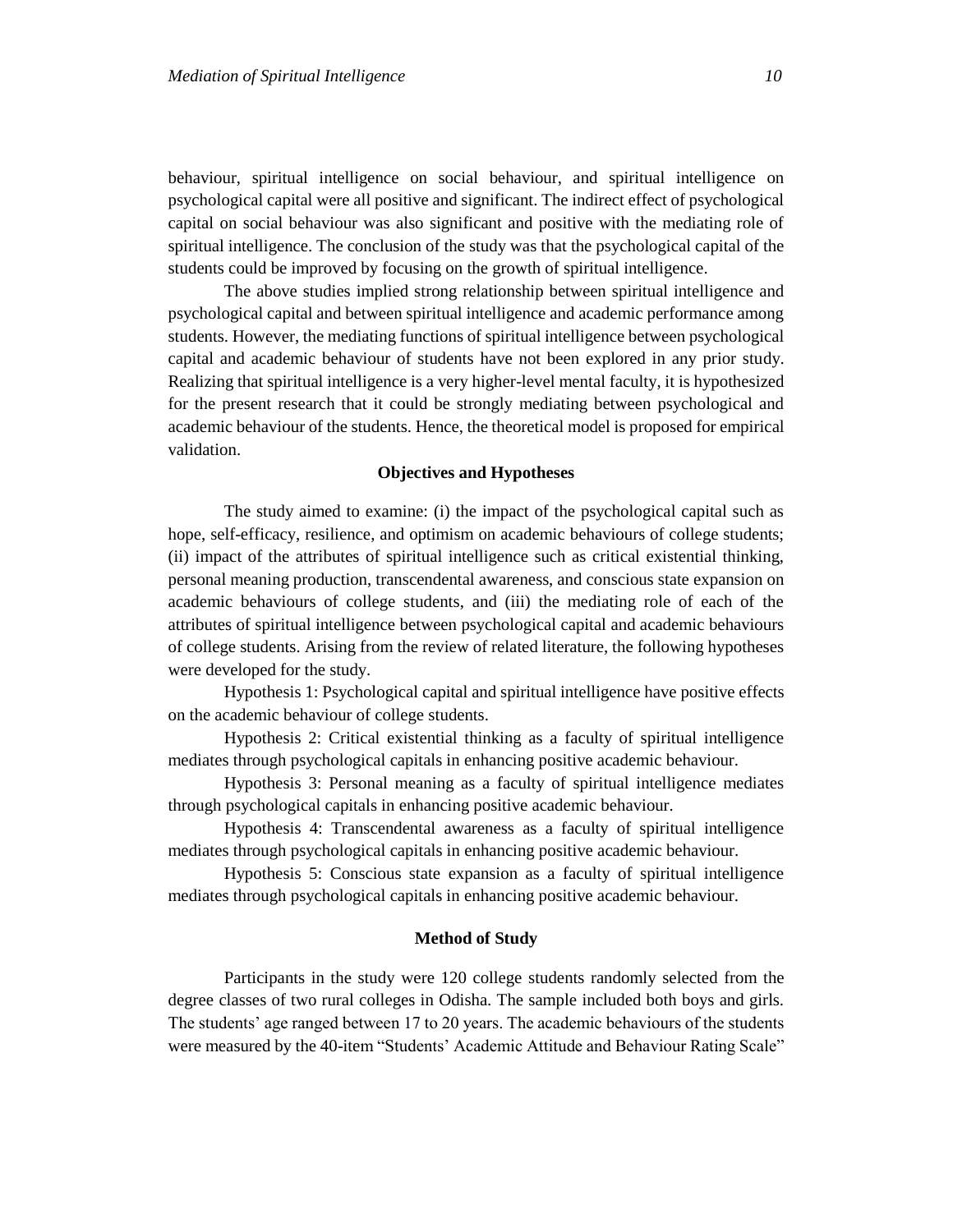(Sia, 2012). The scale measures five constructs of academic behaviours namely; engagement attitude and behaviour, perceived academic competence, perception of teachers and teaching, use of active learning strategies, and student-student interaction, having assigned eight items to each construct. All items are rated from 0 (strongly disagree with the statement) to 4 (strongly agree with the statement). Hence, the maximum score for each of the construct is 32. Reliability of the test is quite satisfactory for this research sample as the Cronbach Alpha coefficients ranged from 0.78 to 0.85. "Spiritual Intelligence Self Inventory" (King, 2008) was used to measure the Spiritual intelligence of the students. It consists of 24 items, 6 items measuring each of the four constructs namely; critical existential thinking, personal meaning production, transcendental awareness, and conscious state expansion. Each item in the inventory was responded by the students on a five-point scale from 0 (not at all true of me) to 4 (completely true of me). Hence, the maximum score for each of the constructs is 24. Reliability of the test is satisfactory for this research sample having reported the Cronbach alpha between 0.73 and 0.79. Psychological capital of the students was measured by the 24-item Psychological Capital Questionnaire developed by Luthans et al. (2007). Psychological capital comprises four dimensions that include hope, self-efficacy, resilience and optimism. This questionnaire of psychological capital assigns 6 items for each of these four dimensions. Students responded to each item in the test on a six -point Likert scale from 1 (strongly disagree with the statement) to 6 (strongly agree with the statement). Hence, the maximum score for each dimension was 36. All four instruments of PsyCap scale demonstrated adequate internal reliability as  $\alpha$  greater than 0.76.

## **Results and Discussion**

The theoretical framework of the study is presented in Figure1. The framework suggests to examine the direct effect of each of the four attributes of spiritual intelligence and of the four attributes of psychological capital on academic behaviour of the students. Further, it also suggests to examine the mediating effect of each attribute of spiritual intelligence on academic behaviour of students through their psychological capital. Hence, the results are analysed separately for each attribute of spiritual intelligence.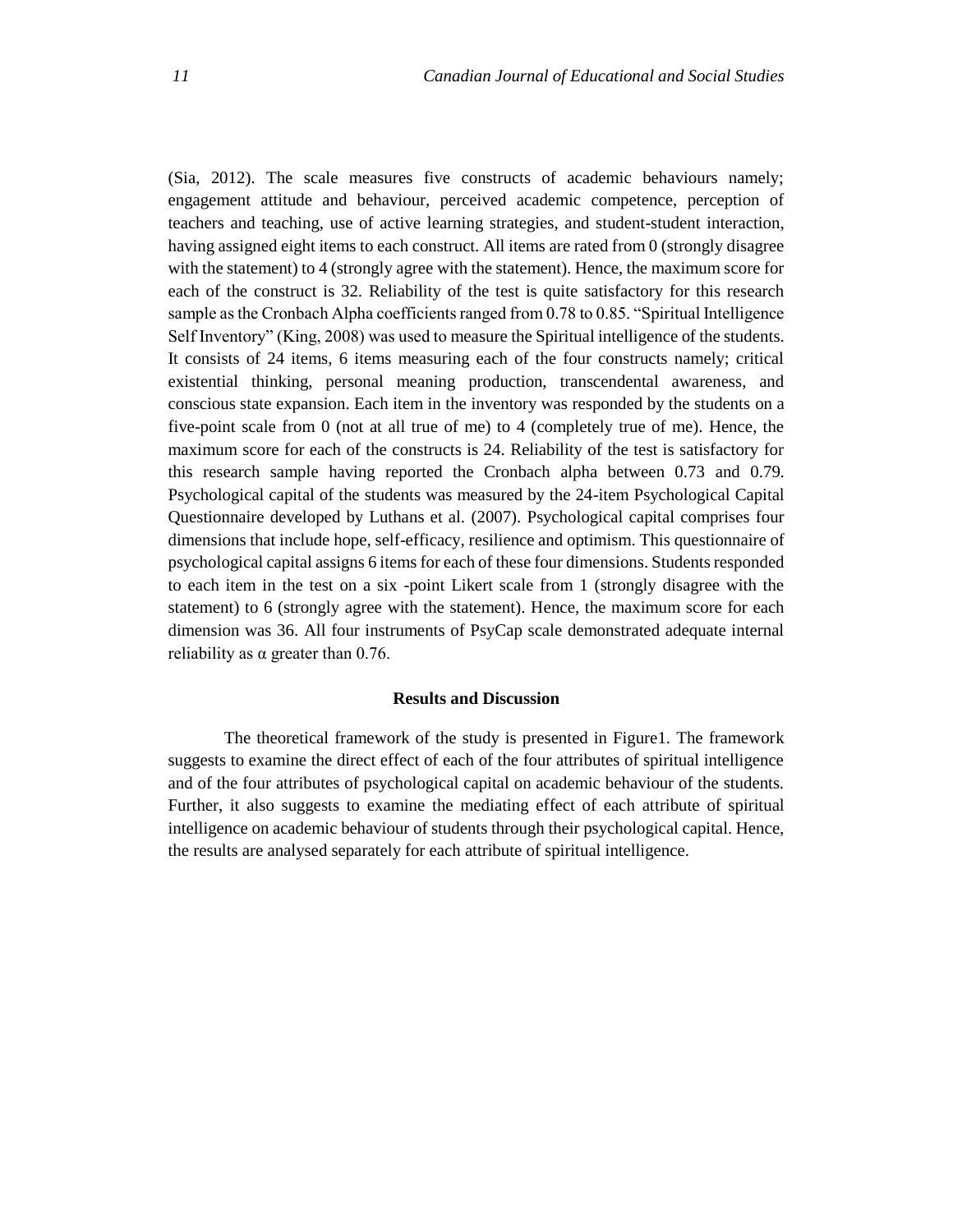

Figure 1: Theoretical framework of the study

# **Critical Existential Thinking**

Correlations: Means, standard deviations (per item) and correlations of academic behaviour with PsyCap variables and attributes of spiritual intelligence are reported in Table 1. The results of correlation point out that all the variables are significantly correlated with academic behaviour of the students. Critical existential thinking has a significant positive correlation with academic behaviour  $(r=0.516)$ . Further, each dimensions of psychological capital such as Hope ( $r = 0.424$ ), Self-efficacy ( $r = 0.455$ ), Resilience ( $r = 0$ .  $374$ ), and Optimism  $(r=0.462)$  are significantly positively correlated with academic behaviour. Further, critical existential thinking has also significant correlation with Hope (.597), Efficacy (.583), Resilience (.544) and Optimism (.482). Hence, results of correlation confirmed the direct positive relationship of the four PsyCap attributes with academic behaviour and critical existential thinking. Based on the results of correlation, the mediating relationship of critical existential thinking between PsyCap variables and academic behaviour were examined. Therefore, confirmatory factor analysis was carried out first to examine the model fit of the data and when it was found that the data were reasonably model fit, structural equation modelling was carried out with the data.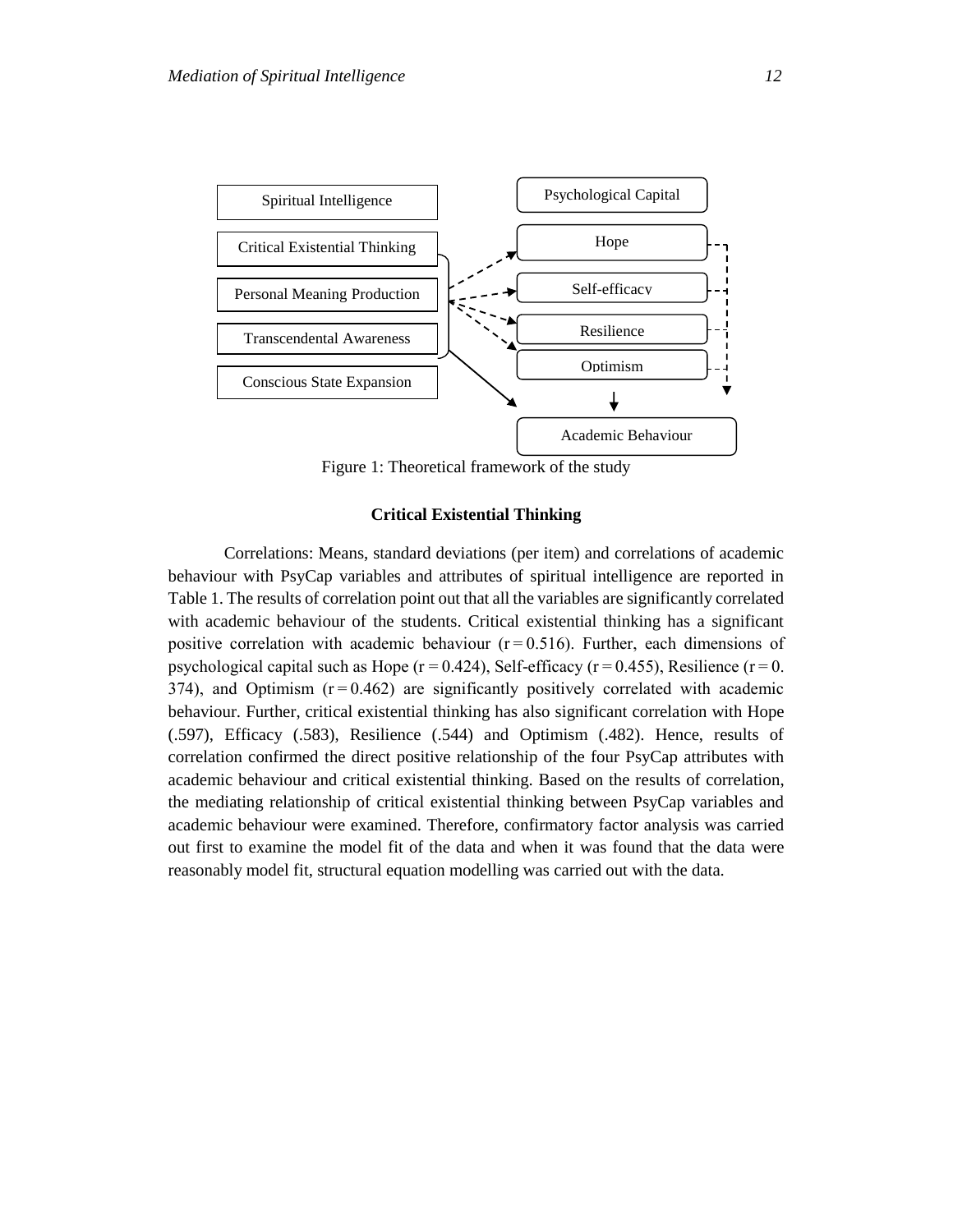|                 |      |           |      |            | л.         | ັ                                     |                                          |
|-----------------|------|-----------|------|------------|------------|---------------------------------------|------------------------------------------|
| Varia-<br>bles  | Mean | <b>SD</b> | AB   | <b>CET</b> | <b>PMP</b> | <b>TA</b>                             | CSE                                      |
| AB              | 3.21 | 0.57      |      | .516       | .389       | .274                                  | .379                                     |
| <b>CET</b>      | 3.42 | 0.64      | .516 | Note:      |            | AB-Academic Behavior                  |                                          |
| <b>PMP</b>      | 2.89 | 0.51      | .389 |            |            |                                       | <b>CET-Critical Existential Thinking</b> |
| <b>TA</b>       | 2.68 | 0.54      | .274 |            |            | TA-Transcendental Awareness           |                                          |
| <b>CSE</b>      | 3.09 | 0.67      | .379 |            |            | <b>CSE-</b> Conscious State Expansion |                                          |
| Hope            | 4.12 | 0.77      | .424 | .597       | .384       | .462                                  | .511                                     |
| Efficacy        | 4.26 | 0.63      | .455 | .583       | .438       | .337                                  | .397                                     |
| Resili-<br>ence | 4.27 | 0.81      | .374 | .544       | .379       | .409                                  | .339                                     |
| Opti-<br>mism   | 4.18 | 0.74      | .462 | .482       | .493       | .463                                  | .482                                     |

Table 1: Means, standard deviations (per item) and correlations of academic behavior with PsyCap variables and attributes of spiritual intelligence

Note: There is no problem of multicollinearity among the independent variables because the correlation coefficients are below the cut off value of 0.75. Correlation coefficient higher than 0.234 is significant above .01 level.

Confirmatory factor analysis: Anderson and Gerbing (1988) recommended CFA for the assessment of unidimensionality and model fit of the measurements. The analysis of CFA model fitness of the present data resulted in ratios (Table 2), which indicated that the model is reasonably fit with the data. Hence, structural equation modelling was carried out on the data.

|             | CMIN/DF | GFI   | NFI. | <b>CFI</b>  | <b>RMSEA</b> |
|-------------|---------|-------|------|-------------|--------------|
| Model $(R)$ | 1.916   | 0.957 |      | 0.964 0.972 | 0.028        |

Table 2: Fitness ratios of the model with critical existential thinking

Structural equation modelling: A structural equation modelling of psychological capital, critical existential thinking and academic behaviour was carried out to estimate the parameters. This SEM technique is supposed to be more acceptable than stepwise regression because in this technique all mediation paths of variables were simultaneously measured.

As observed in the resultant structural equation (Figure 2), hope is significantly related to academic behaviour directly ( $β = 0.34$ ), and indirectly through critical existential thinking  $(\beta = 0.23)$ . Hence, the findings clearly confirmed that being hopeful as a PsyCap is helping students' positive academic behaviour. Further, hopeful students with higher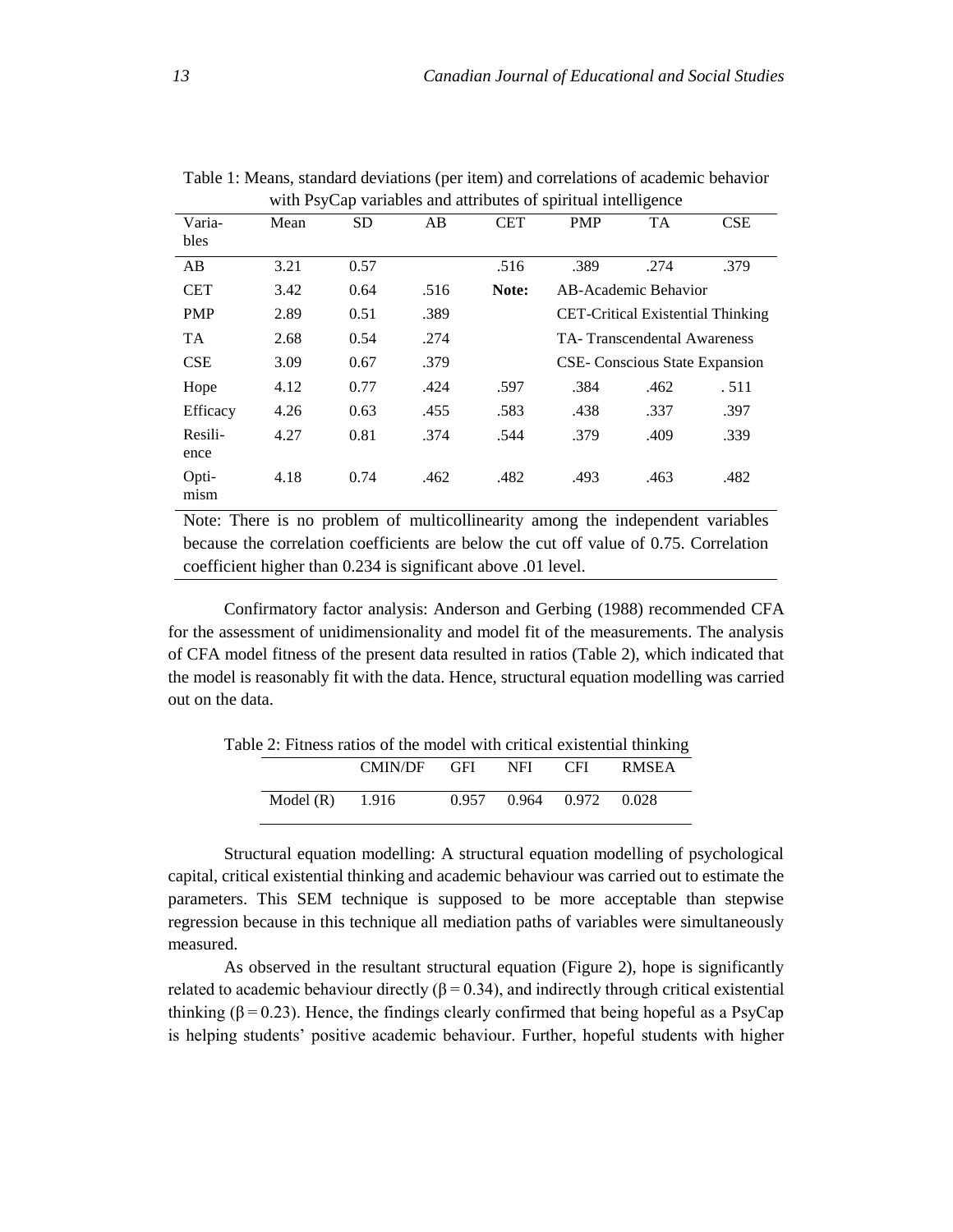existential thinking significantly add to their positive academic behaviour. Similarly, selfefficacy is also found to both directly ( $\beta = 0.47$ ) and indirectly through critical existential thinking  $(\beta = 0.39)$  influence the positive academic behaviour of students. Hence, the results implied that critical existential thinking partially mediates the relationship between students' self-efficacy and their positive academic behaviour. It means that students with higher critical existential thinking get better benefit of self-efficacy in improving their positive academic behaviour. Further, resilience has also a direct impact on positive academic behaviour ( $\beta = 0.32$ ) and an indirect impact on academic behaviour through mediation of critical existential thinking ( $\beta = 0.23$ ). Hence, it may be concluded that students with higher existential thinking make better use of their resilience for positive academic behaviour. Finally, optimism also both directly  $(\beta = 0.42)$  and indirectly mediated by critical existential thinking  $(\beta = 0.39)$  influenced the positive academic behaviour of the students. Probably, critical existential thinking has the most effective mediation through optimism, as the mediating beta value is very high. Therefore, it may have concluded from the findings of the study that critical existential thinking not only directly enhances the positive academic behaviour of students, but also acts as a strong positive mediator for each of the PsyCap variables to encourage positive academic behaviour among students



Figure 2: Resultant structural equation model for critical existential thinking

#### **Personal Meaning Production**

Correlations: The results of correlation (Table 1) point out that all the variables are significantly correlated with academic behaviour of the students. Personal meaning production has also a significant positive correlation with academic behaviour ( $r = 0.389$ ). Personal meaning production has also significant correlation with Hope (.384), selfefficacy (.438), Resilience (.379), and Optimism (.493). Further, it is previously reported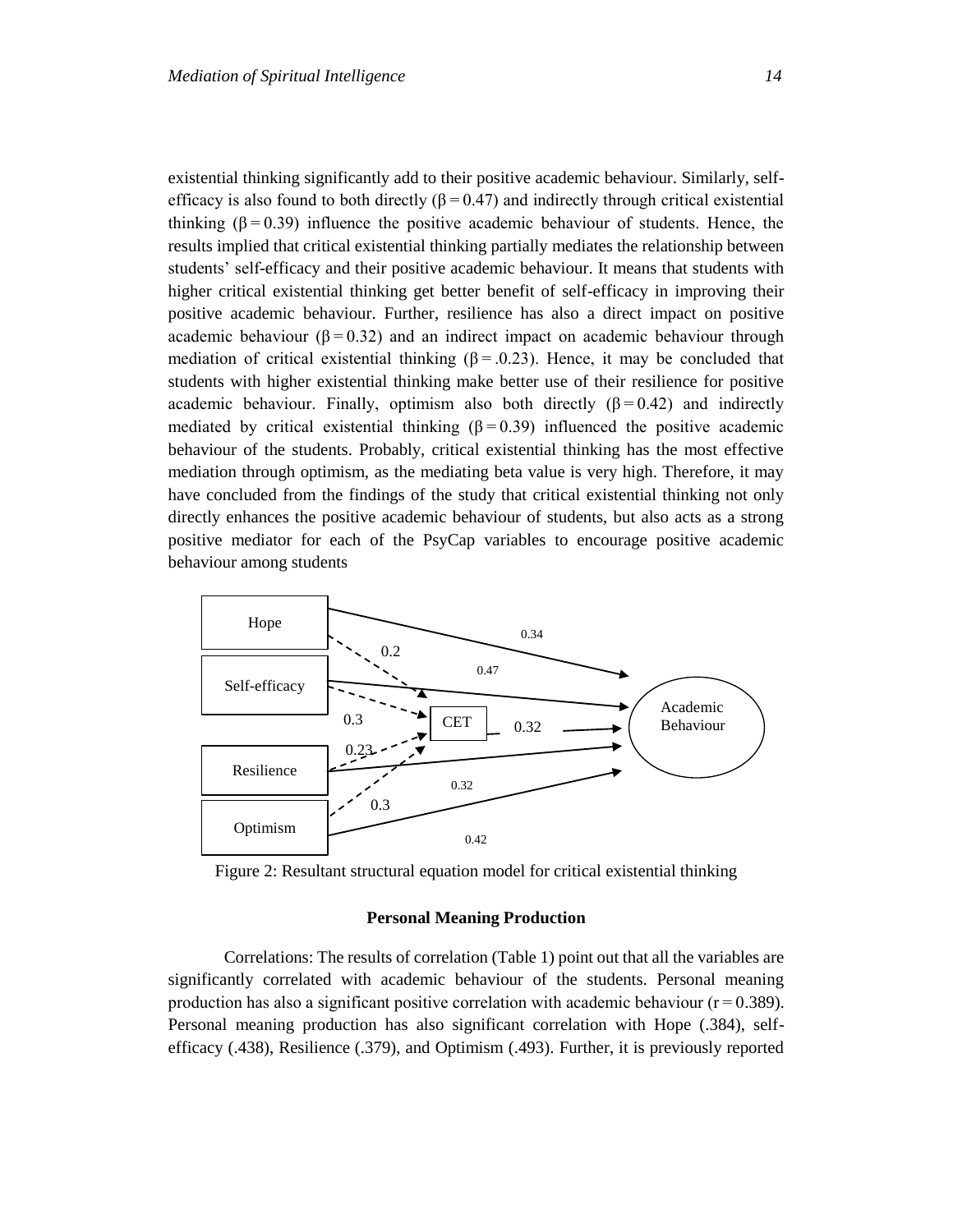that each dimension of psychological capital is significantly positively correlated with academic behaviour. Hence, results of correlation established the direct relationship of the four PsyCap attributes and personal meaning production with academic behaviour. Arising from the results of correlation, the mediating relationships of personal meaning production between PsyCap and academic behaviours were examined. First, confirmatory factor analysis was carried out which showed reasonable model fit of the data and then structural equation modelling was carried out with the data.

Confirmatory factor analysis: The data were analysed for CFA model fitness. The analysis of the data resulted in a good fitness excepting for the measure of GFI, which was 0.932 in the initially analysis. Therefore, one item each of personal meaning production and hope having factor loadings less than 0.40 were deleted from final analysis and revised results showed ratios of reasonable model fitness (Table 3). Then, structural equation modelling was carried out on the revised data.

|                   | ble 5: Fitness ratios of the model with personal meaning production |       |                   |       |  |
|-------------------|---------------------------------------------------------------------|-------|-------------------|-------|--|
|                   | CMIN/DF GFI NFI CFI                                                 |       |                   | RMSEA |  |
| Model $(R)$ 3.086 |                                                                     | 0.965 | 0.955 0.968 0.038 |       |  |

Table 3: Fitness ratios of the model with personal meaning production

Structural equation modelling: It is previously discussed in the structural equation modelling of critical existential thinking that the four spiritual intelligence attributes and the four PsyCap variables have direct consequences on the academic behaviours of students. Now, the results are discussed with respect to the mediating effect of personal meaning production between PsyCap variables and academic behaviour. Each of the four PsyCap variables is found to be indirectly but significantly related to academic behaviour (Figure 3) having  $β = 0.22$  for hope,  $β = 0.30$  for self-efficacy,  $β = 0.26$  for resilience, and  $β = 0.33$  for optimism. Hence, the results may be interpreted that with higher level of personal meaning production, a student gets enhanced benefits in academic behaviours from each of his/her attributes of psychological capital. In other words, personal meaning production as an attribute of spiritual intelligence positively mediates the relationship between psychological capital and academic behaviour of students.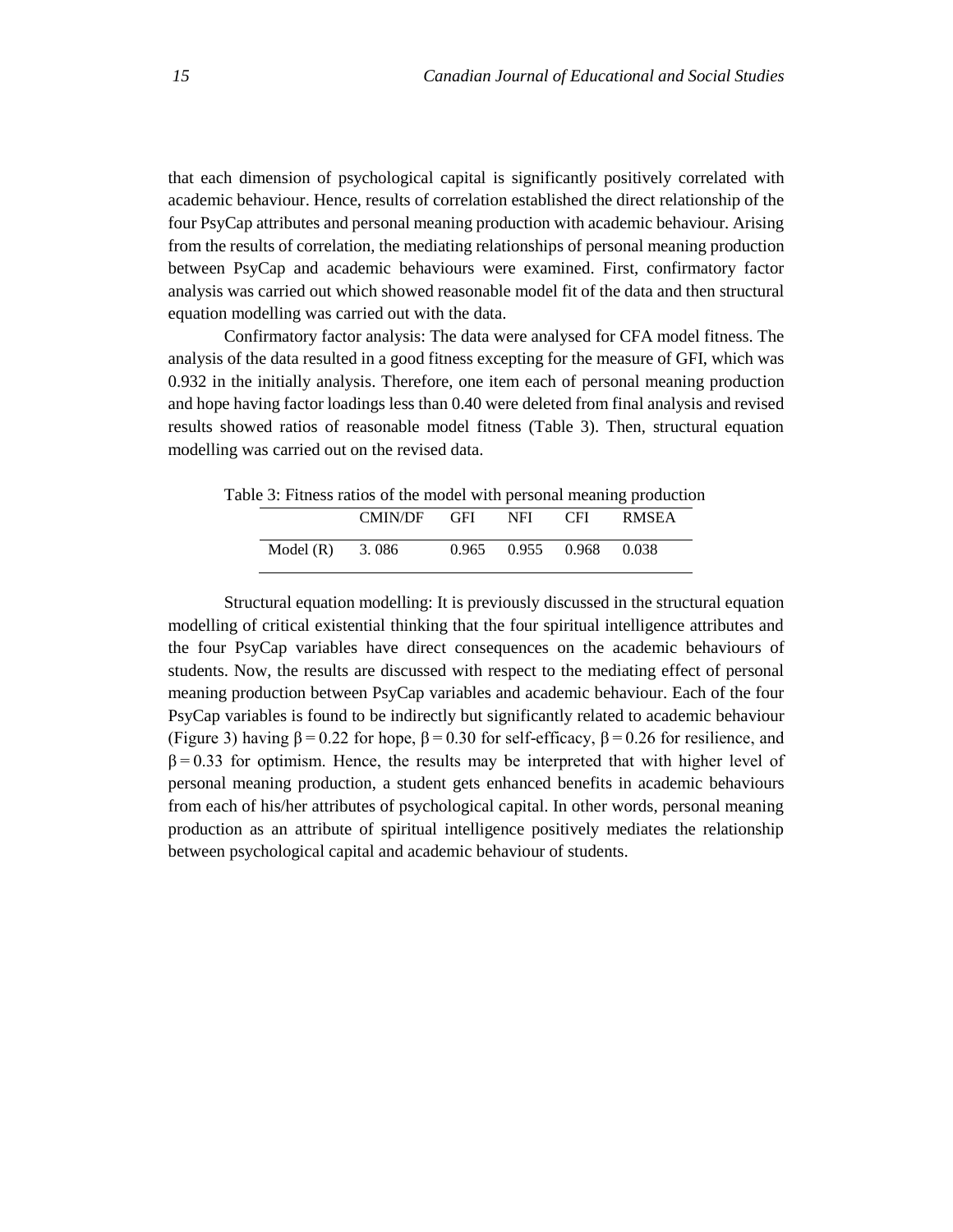

Figure 3: Resultant structural equation model for personal meaning production

# **Transcendental Awareness**

Correlations: Transcendental awareness has a significant positive correlation with academic behaviour ( $r = 0.274$ ). Transcendental awareness has also significant correlations with each dimensions of psychological capital such as Hope  $(r = 0.462)$ , Self-efficacy  $(r=0.337)$ , Resilience  $(r=0.409)$ , and Optimism  $(r=0.463)$ . Further, as previously reported each dimension of psychological capital is significantly positively correlated with academic behaviour. Hence, results of correlation pointed to the direct relationship of the four PsyCap attributes and transcendental awareness with academic behaviour of students. Based on the results of correlation, the mediating relationships of transcendental awareness between PsyCap and academic behaviours were examined. First, confirmatory factor analysis was carried out which showed reasonable model fit of the data and then structural equation modelling was carried out with the data.

Confirmatory factor analysis: The data were analysed for CFA model fitness. The analysis of model fitness of the data resulted in a good fitness excepting for the measure of GFI, which was 0.917 in the initially analysis. Therefore, two item of transcendental awareness, one item of hope, and one of resilience having factor loadings less than 0.40 were deleted from final analysis and revised results showed ratios of reasonable model fitness (Table 4). Then, structural equation modelling was carried out on the revised data.

Table 4: Fitness ratio of the model with transcendental awareness

|             | <b>CMIN/DF</b> | <b>GFI</b> | NFI. | CFI.        | <b>RMSEA</b> |
|-------------|----------------|------------|------|-------------|--------------|
| Model $(R)$ | 2.838          | 0.962      |      | 0.958 0.956 | 0.043        |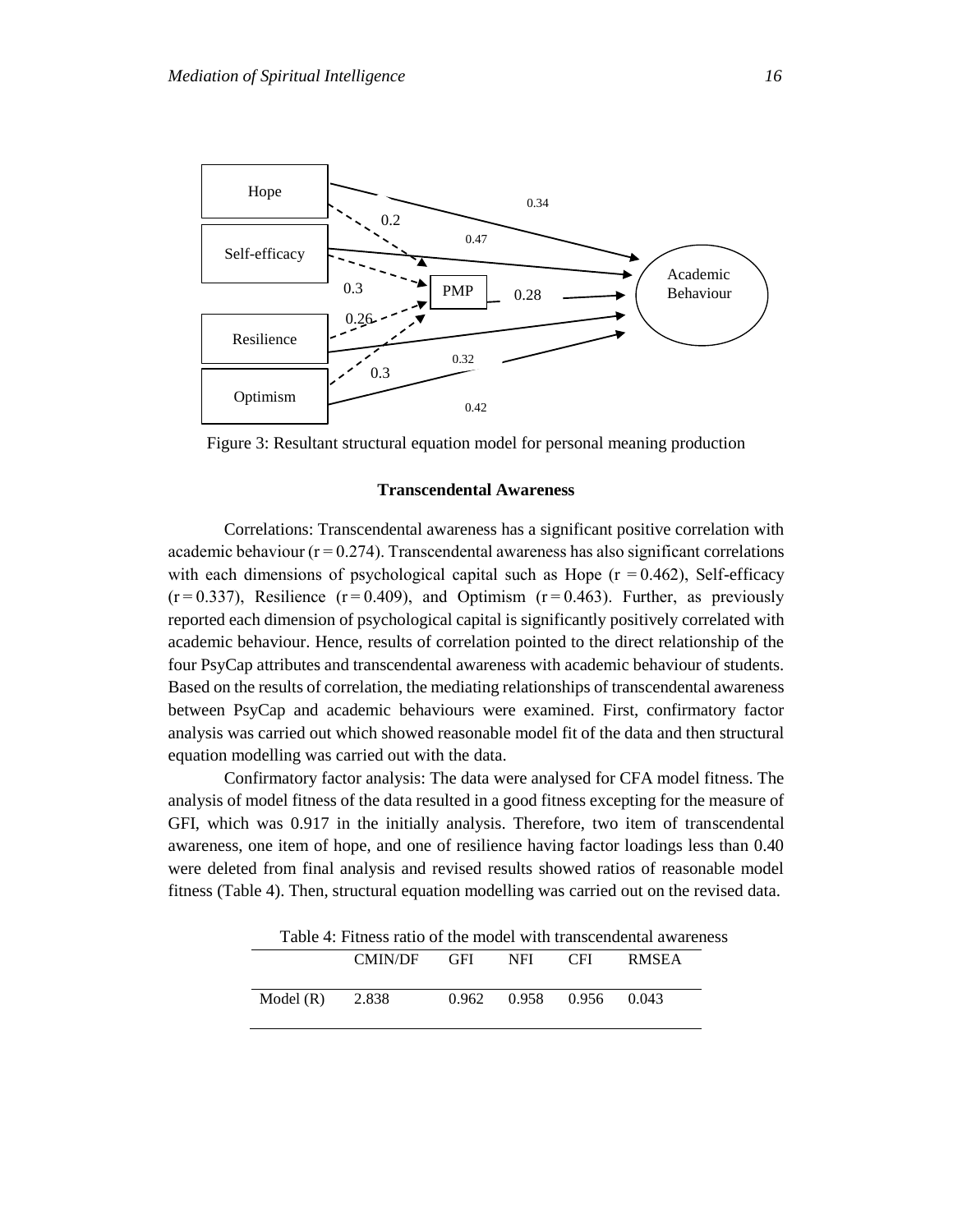Structural equation modelling: It is previously discussed in the structural equation modelling of critical existential thinking that the four attributes of spiritual intelligence and the four PsyCap variables have direct consequences on the academic behaviours of students. Now, the results are discussed with respect to mediating effect of transcendental awareness between PsyCap variables and academic behaviour. Each of the four PsyCap variables is found to be indirectly but significantly affecting the academic behaviour (Figure 4) having  $β = 0.27$  for hope,  $β = 0.24$  for self-efficacy,  $β = 0.24$  for resilience, and  $\beta = 0.32$  for optimism. Thus, the results are interpreted that higher level of transcendental awareness mediates through the PsyCap of the students to help them increase their positive academic behaviour. In other words, transcendental awareness as an attribute of spiritual intelligence not only directly activates positive academic behaviour among students but also indirectly mediates through psychological capital enhancing their positive academic behaviour.



Figure 4: Resultant structural equation model for transcendental awareness

## **Conscious State Expansion**

Correlations: Conscious state expansion has a significant positive correlation with academic behaviour  $(r=0.379)$ . Further also, each dimensions of psychological capital such as Hope ( $r = 0.511$ ), Self-efficacy ( $r = 0.397$ ), Resilience ( $r = 0.339$ ), and Optimism  $(r = 0.482)$  are significantly positively correlated with conscious state expansion. It is previously reported that each dimension of psychological capital is significantly positively correlated with academic behaviour. Hence, results of correlation confirmed the direct relationship of the four PsyCap attributes and conscious state expansion on academic behaviour of students. Based on the results of correlation, the mediating relationships of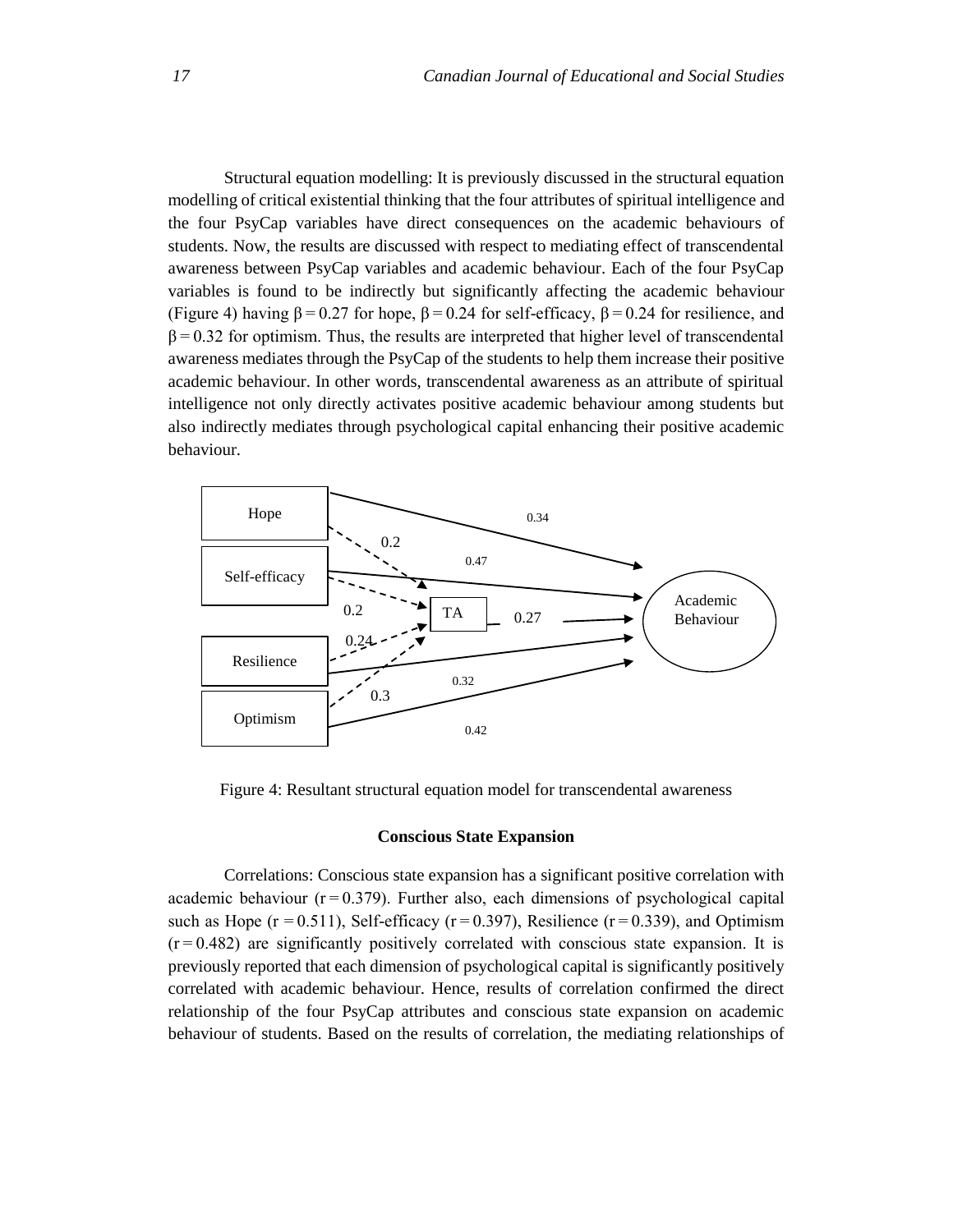conscious state expansion between PsyCap and academic behaviours were examined. First, confirmatory factor analysis was carried out which showed reasonable model fit of the data and then structural equation modelling was carried out with the data.

Confirmatory factor analysis: The data were analysed for CFA model fit. The analysis of model fitness of the data resulted in ratios (Table 5), which indicated that the model is reasonably fit with the data. Hence, structural equation modelling was carried out on the data.

| radio 5. Fruitess ratio of the moder with conscious state expansion |                           |  |                         |  |
|---------------------------------------------------------------------|---------------------------|--|-------------------------|--|
|                                                                     | CMIN/DF GFI NFI CFI RMSEA |  |                         |  |
| Model $(R)$ 1.088                                                   |                           |  | 0.981 0.986 0.974 0.022 |  |

Table 5: Fitness ratio of the model with conscious state expansion

Structural equation modelling: It is previously discussed in the structural equation modelling of critical existential thinking that the four attributes of spiritual intelligence and the four PsyCap variables have direct consequences on the academic behaviours of students. Now, the results are discussed with respect to mediating effect of conscious state expansion between PsyCap variables and academic behaviour. Each of the four PsyCap variables is found to be indirectly but significantly affecting the academic behaviour (Figure 5) having  $β = 0.30$  for hope,  $β = 0.34$  for self-efficacy,  $β = 0.29$  for resilience, and  $β = 0.35$  for optimism. Thus, the results are interpreted that higher level of conscious state expansion mediates through the PsyCap of the students and increase their positive academic behaviour. In other words, conscious state expansion as an attribute of spiritual intelligence not only directly activates positive academic behaviour among students but also indirectly mediates through psychological capital enhancing their positive academic behaviour.



Figure 5: Resultant structural equation model for conscious state expansion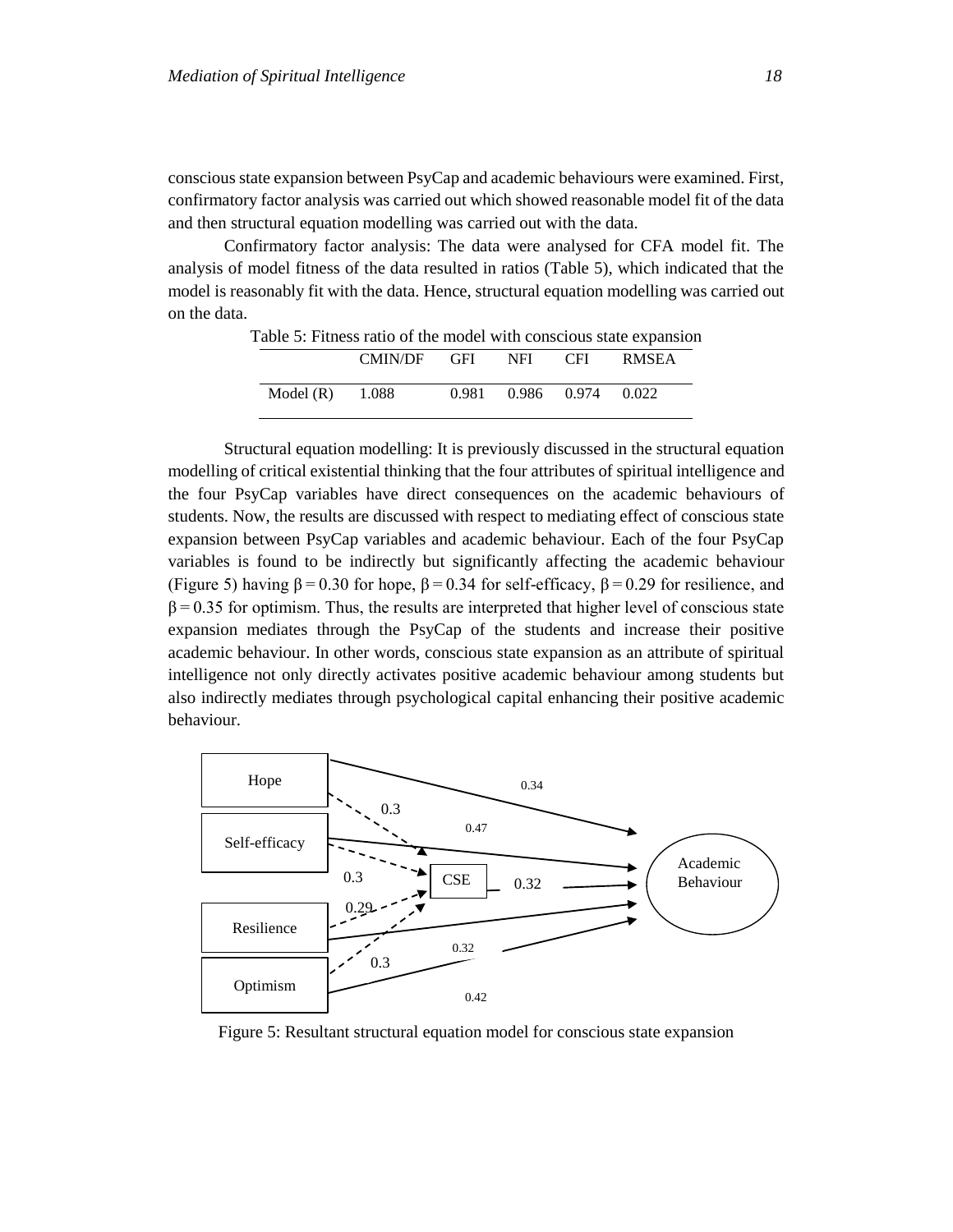# **Conclusion**

- 1. Each of the four attributes of spiritual intelligence has strong relationship with positive academic behaviour of the college students. Critical existential thinking has the strongest effect while transcendental awareness has the weakest effect (as observed from correlation). It may be due to the fact that transcendental awareness has not been as adequately developed among college students as about other faculties of spiritual intelligence (from the observations of means)
- 2. Similarly, each of the four attributes of psychological capital has strong relationship with positive academic behaviour of college students. Observation of means point to the fact that all the four PsyCap attributes have been well developed among the college students. However, resilience has relatively less impact on their academic behaviour compared to the other attributes; even resilience is found to be well developed among them (observation of mean). Such findings need to be further examined.
- 3. The attributes of psychological have also indirectly affected the academic behaviour of college students mediated by each of the four attributes of spiritual intelligence. The beta value for the mediation effect ranged between 0.27 to 0.32, pointing to the fact that 7 to 10% of the positive academic behaviour of college students are enhanced by their psychological capital mediated through spiritual intelligence.

# **References**

- Anderson, J. C., & Gerbing, D. W. (1988). Structural equation modeling in practice: A review and recommended two-step approach. *Psychological Bulletin, 103*(3), 411–423. [https://doi.org/10.1037/0033-2909.103.3.411](https://psycnet.apa.org/doi/10.1037/0033-2909.103.3.411)
- Avey, J. B., Luthans, F., Smith, R. M., & Palmer, N. F. (2010). Impact of positive psychological capital on employee well-being over time. *Journal of Occupational Health Psychology, 15* (1), 17-29. https://doi.org/10.1037/a0016998
- Bandura, A. (1977). Self-efficacy: Toward a unifying theory of behavioral change. *Psychological Review, 84*(2), 191–215. [https://doi.org/10.1037/0033-](https://psycnet.apa.org/doi/10.1037/0033-295X.84.2.191) [295X.84.2.191](https://psycnet.apa.org/doi/10.1037/0033-295X.84.2.191)
- Curry, L. A., Snyder, C. R., Cook, D. L., Ruby, B. C., & Rehm, M. (1997). Role of hope in academic and sport achievement. *Journal of Personality and Social Psychology, 73*(6), 1257–1267. [https://doi.org/10.1037/0022-3514.73.6.1257](https://psycnet.apa.org/doi/10.1037/0022-3514.73.6.1257)
- Emmons, R. A. (1999). *The psychology of ultimate concern: Motivation and spirituality in personality.* New York: The Guilford Press.
- Emmons, R. A. (2000). Is spirituality an intelligence? Motivation, cognition, and the psychology of ultimate concern. *International Journal for the Psychology of Religion, 10*(1), 3–26. [https://doi.org/ 10.1207/ S15327582IJPR1001\\_2](https://doi.org/%2010.1207/%20S15327582IJPR1001_2)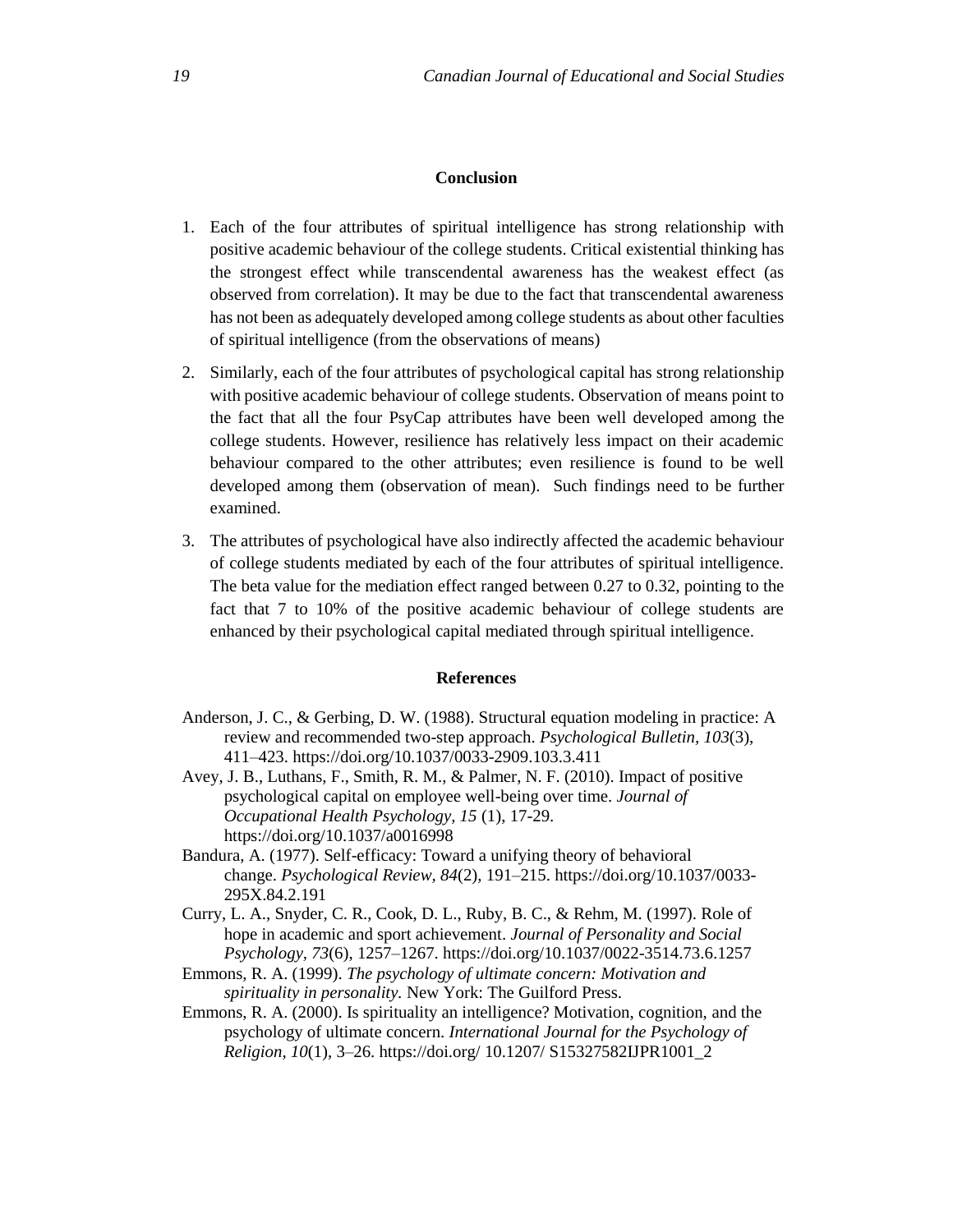- Enzi, S., & Ibrahim, I., (2012). Positive psychological capital (PsyCap): Conceptual perspective in core basics and requirements for building and preparing. *Journal of Economic and Administrative Sciences, 18* (65) 1-31. <https://doi.org/10.33095/jeas.v18i65.1123>
- Goleman, D. (1995). *Emotional intelligence.* New York: Bantam Books.
- Goleman, D. (1998). *Working with emotional intelligence*. New York: Bantam Books. Gong, Z., Liu, Q., Jiao, X., & Tao, M. (2018). The influence of college students' psychological capital on study engagement. *Psychology, 9*, 2782-2793.
- https://doi.org[/10.4236/psych.2018.913160](http://dx.doi.org/10.4236/psych.2018.913160)
- Harvey, M., Novicevic, M., & Breland, J. (2009). Global dual-career exploration and the role of hope and curiosity during the process. *Journal of Managerial Psychology, 42* (2) 178–197. https://doi.org[/10.1108/ 02683940910928874](http://dx.doi.org/10.1108/02683940910928874)
- Jafri, Md. H. (2013). A study of the relationship of psychological capital and students' performance. *Business Perspectives and Research, 1* (2), 9-15. https://doi.org/10.1177/2278533720130202
- Jaweed, H., Naz, K., Irfan, W., & Bhatti, A.A.K., (2020). The role of psychological capital in academic adjustment among university students. Research Project, Iqra University, Islamabad.
- Kappagoda, S., Othman, P., Fithri, H. Z., & Alwis, G. D. (2014a). The impact of psychological capital on job performance: Development of a conceptual framework. European *Journal of Business and Management*, 17, 315-327.
- Khalajani, M. S., & Farhangi, A. (2017). Relationship between spiritual intelligence components and individuality in students of foreign languages in Tehran. *International Journal of Scientific Study, 5*(4), 78-792
- King, D. B., & Decicco, T. L., (2009). A viable model and self-report measure of spiritual intelligence. *International Journal of Transpersonal Studies*, 28, 68–85. https://doi.org/10.24972/ijts.2009.28.1.68
- King. D. B. (2008). *Rethinking claims of spiritual intelligence: A definition, model and measure.* Unpublished Master's Thesis. Trent University, Peterborough, Ontario, Canada
- Luthans, F. (2002). Positive organizational behaviour: Developing and managing psychological strengths. *The Academy of Management Executive, 16*(1)57–72. [http://www.jstor.org/stable/4165814.](http://www.jstor.org/stable/4165814)
- Luthans, F., & Youssef, C. M. (2004). Human, Social, and Now Positive Psychological Capital Management: Investing in people for competitive advantage. *Organizational Dynamics, 33*(2), 143- 160. [https://doi.org/10.1016/j.orgdyn.2004.01.003](https://psycnet.apa.org/doi/10.1016/j.orgdyn.2004.01.003)
- Luthans, F., Avolio, B. J., Avey, J. B., & Norman, S. M. (2007). Positive psychological capital: Measurement and relationship with performance and satisfaction. *Personnel Psychology, 60*(3), 541– 572. [https://doi.org/10.1111/j.1744-6570.2007.00083.x](https://psycnet.apa.org/doi/10.1111/j.1744-6570.2007.00083.x)
- Luthans, F., Norman, S. M., Avolio, B. J., & Avey, J. B. (2008). The mediating role of psychological capital in the supportive organizational climate-employee performance relationship. *Journal of Organizational Behavior, 29*(2), 219– 238. [https://doi.org/10.1002/job.507](https://psycnet.apa.org/doi/10.1002/job.507)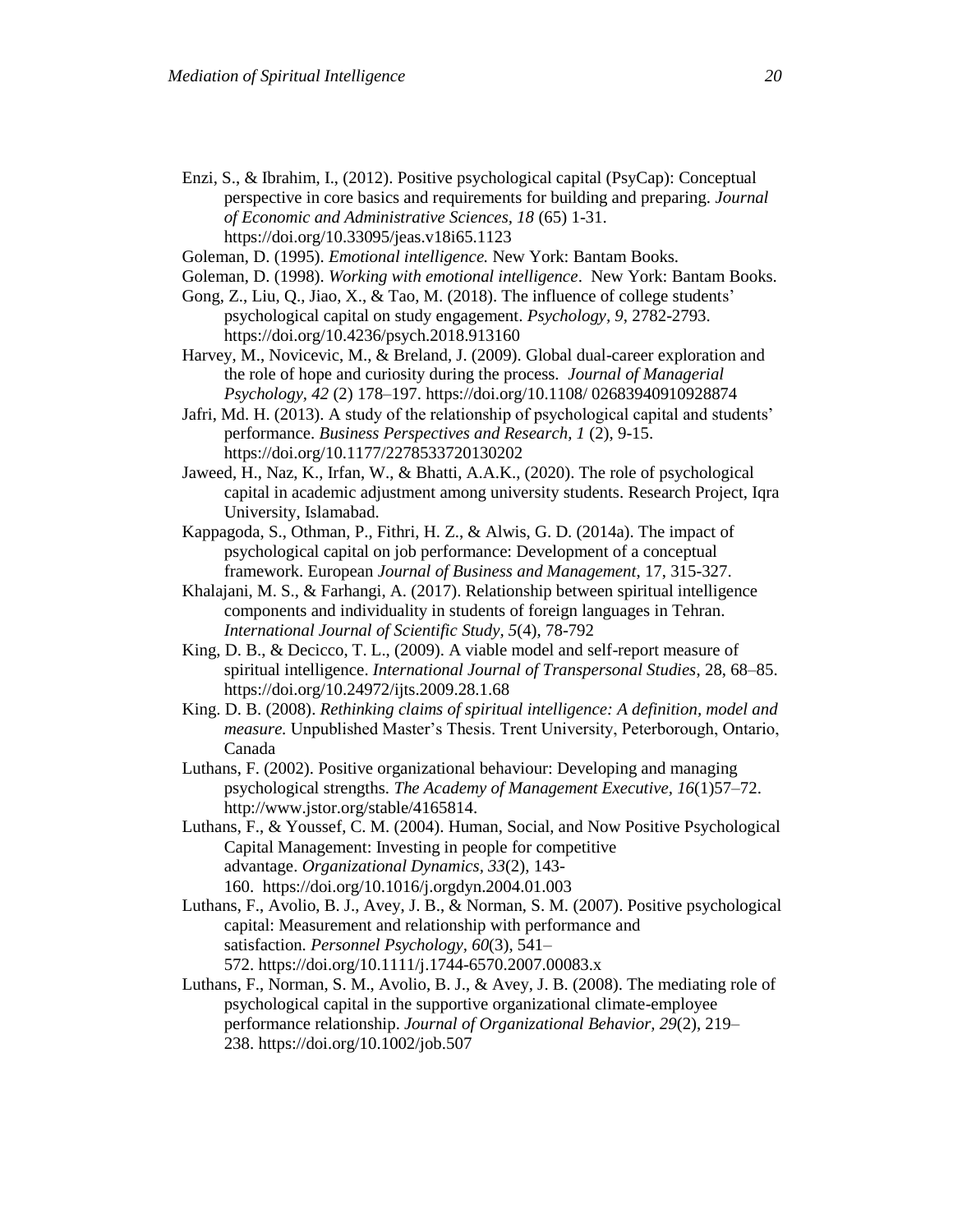- Malone, L. (2010). *Individual differences and stress reactions as predictors of performance in pilot trainees.* Master Thesis, Kansas State University: Manhattan, Kansas.
- Martinez, I. M., Youssef-Morgan, C. M., Chambel, M.J., & Marques-Pinto, A. (2019). Antecedents of academic performance of university students: academic engagement and psychological capital resources. *Educational Psychology: An International Journal of Experimental Educational Psychology, 39* (8), 1047- 1067.<https://doi.org/10.1080/01443410.2019.1623382>
- Masten, A. S. (1994). Resilience in individual development: Successful adaptation despite risk and adversity. In M. C. Wang, & G. W. Gordon (Eds.), *Educational Resilience in Inner-City America* (pp. 3-25). Hillsdale, NJ: Lawrence Erlbaum Associates, Inc.
- Masten, A. S., & Reed, M.-G. J. (2002). Resilience in development. In C. R. Snyder & S. J. Lopez (Eds.), *Handbook of positive psychology* (pp. 74–88). Oxford University Press.
- Masten, A. S., & Wright, M. O. (2010). Resilience over the lifespan: Developmental perspectives on resistance, recovery, and transformation. In J. W. Reich, A. J. Zautra, & J. S. Hall (Eds.), *Handbook of adult resilience* (pp. 213-237). New York: The Guilford Press.
- Peterson, S. J., & Byron, K. (2008). Exploring the role of hope in job performance: Results from four studies. *Journal of Organizational Behavior*, 29, 785-803. <https://doi.org/10.1002/job.492>
- Rahimi, H., (2017). A relationship between spiritual intelligence, psychological capital with academic performance among students in Kashan University of Medical Science. *Journal of Medical Education Development, 10*(26), 24-36. https://doi.org[/10.29252/edcj.10.26.24](http://dx.doi.org/10.29252/edcj.10.26.24)
- Seligman, M. E. P. (1998)*. Learned optimism*. New York: Pocket Books.
- Shamsi, M., & Nastiezale, N. (2019). Evaluation of mediating role of spiritual intelligence in the relationship between social capital and psychological capital of graduate students. *Journal of Medical Education Development, 11*(32) 22-33.
- Sharma, B.S., & Arif, A. (2015). Spiritual intelligence, self-esteem and mental health status among the school going adolescents. *Indian Journal of Positive Psychology, 6*(3), 233-237 [https://doi.org/ 10.15614/ijpp%2F](https://doi.org/%2010.15614/ijpp%2F%202015%2Fv6i3%2F147185)  [2015%2Fv6i3%2F147185](https://doi.org/%2010.15614/ijpp%2F%202015%2Fv6i3%2F147185)
- Sia, R. M. (2012). Students attitude and behaviour in academic context. *Building Knowledge to Improve Social Policy, 8* (3), 1-27.
- Sarwar, H., Nadeem, K., & Aftab, J. (2017). The impact of psychological capital on project success mediating role of emotional intelligence in construction organizations of Pakistan. *Journal of Global Entrepreneurship Research*, 7, 1-13. https://doi.org/10.1186/s40497-017-0080-4.
- Snyder, C. R. (1994). *The psychology of hope: You can get there from here.* New York: Free Press.
- Snyder, C. R. (2002). Hope theory: Rainbows in the mind. *Psychological Inquiry, 13*(4), 249–275. [https://doi.org/10.1207/S15327965PLI1304\\_01](https://psycnet.apa.org/doi/10.1207/S15327965PLI1304_01)
- Snyder, C. R., Irving, L. M., & Anderson, J. R. (1991). Hope and health. In C. R.